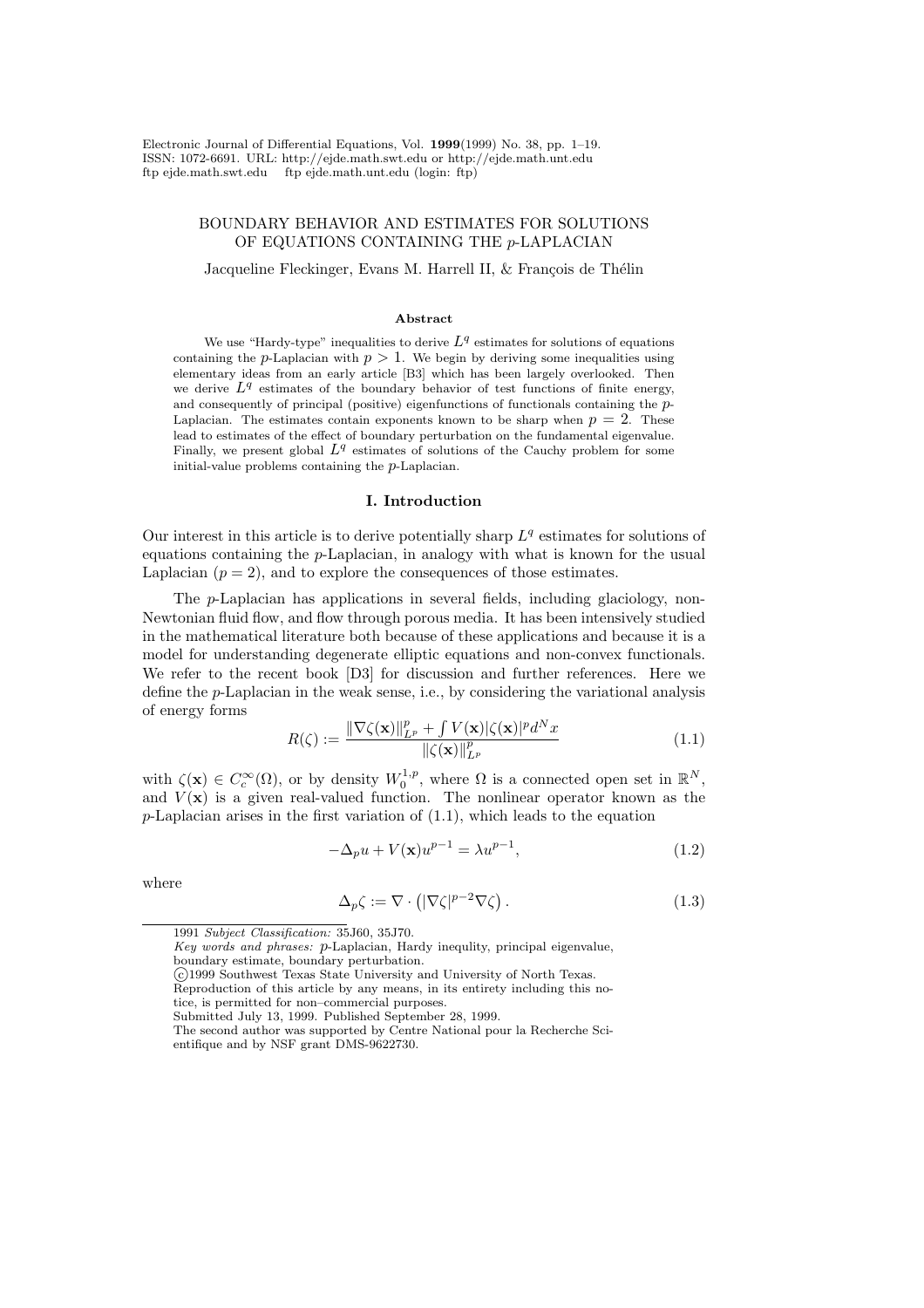The behavior in the  $L<sup>q</sup>$  sense of Dirichlet eigensolutions of elliptic linear operators  $(p = 2)$  near a boundary has been studied in [E2], [P1], [D2]. In particular it was shown in [D2] that sharp rates of decay can be derived from inequalities of "Hardy type",

$$
c^2 \int_{\Omega} |\nabla \zeta|^2 \ge \int_{\Omega} \left| \frac{\zeta}{d(\mathbf{x})} \right|^2,\tag{1.4}
$$

where  $d(\mathbf{x})$  denotes the distance from  $\mathbf{x}$  to the boundary of the domain  $\Omega$ . (Actually,  $d(\mathbf{x})$  may be any absolutely continuous function satisfying  $|\nabla d| \leq 1$  on  $\Omega$ ).

We were inspired by the philosophy of these articles to seek analogous estimates for the p-Laplacian.  $L^q$  versions of  $(1.4)$  are known, with sharp constants, which would suffice for some of our purposes. We begin, however, by presenting a little– known but elementary way to derive inequalities of this type, building on an idea of Boggio [B3], which predates related inequalities by Barta [B1], Duffin [D4], Hardy [H1], and others. This is the content of section II.

In section III we derive some estimates of boundary decay of principal eigenfunctions of equations containing the p-Laplacian modeled on those of [D2] for elliptic second–order linear operators. The argument there is based on the spectral theorem, however, which is not available when  $p \neq 2$ , as the p-Laplacian is not even linear then. It was thus necessary to substantially replace many of the technical ideas of [D2], and in the course of this we were obliged to establish certain special algebraic inequalities (see Section IV). The constants involved in these inequalities determine the exponents appearing in the theorems, and we have striven to make them as sharp as possible. In Section V we use the estimates of Sections III and IV to estimate how the fundamental eigenvalue is affected by a boundary perturbation.

Finally, we turn our attention to the Cauchy problem for equations of the form

$$
u^{p-2}u_t = \Delta_p u - V(\mathbf{x})u^{p-1},
$$

and prove an  $L^q$  growth estimate for solutions.

In the interest of clarity we have restricted ourselves to Euclidean domains and p-Laplacians without weights, and we have not attempted to specify the widest class of potentials  $V(\mathbf{x})$  for which our estimates remain valid. We anticipate few if any technical barriers in extending our results to manifolds or to  $V(\mathbf{x})$  in function classes analogous to those treated in [S1].

## Notation and terminology

A function or vector field is of class  $AC<sup>1</sup>$  if all components are differentiable by the Cartesian coordinates and the derivatives are absolutely continuous.

A distance function may be any absolutely continuous function  $d(\mathbf{x})$  satisfying  $|\nabla d| \leq 1$  a.e. on  $\Omega$ . We invariably choose  $d(\mathbf{x})$  as the distance from x to the boundary of  $Ω$ .

The energy form is the functional  $R(\zeta)$  defined in (1.1).

The Hardy constant is the positive number defined in (3.3), which extends (1.4) to the case where  $p \neq 2$ .

The *index* p is a real number in  $(1, \infty)$ , and the *dual index* is  $p' := p/(p-1)$ .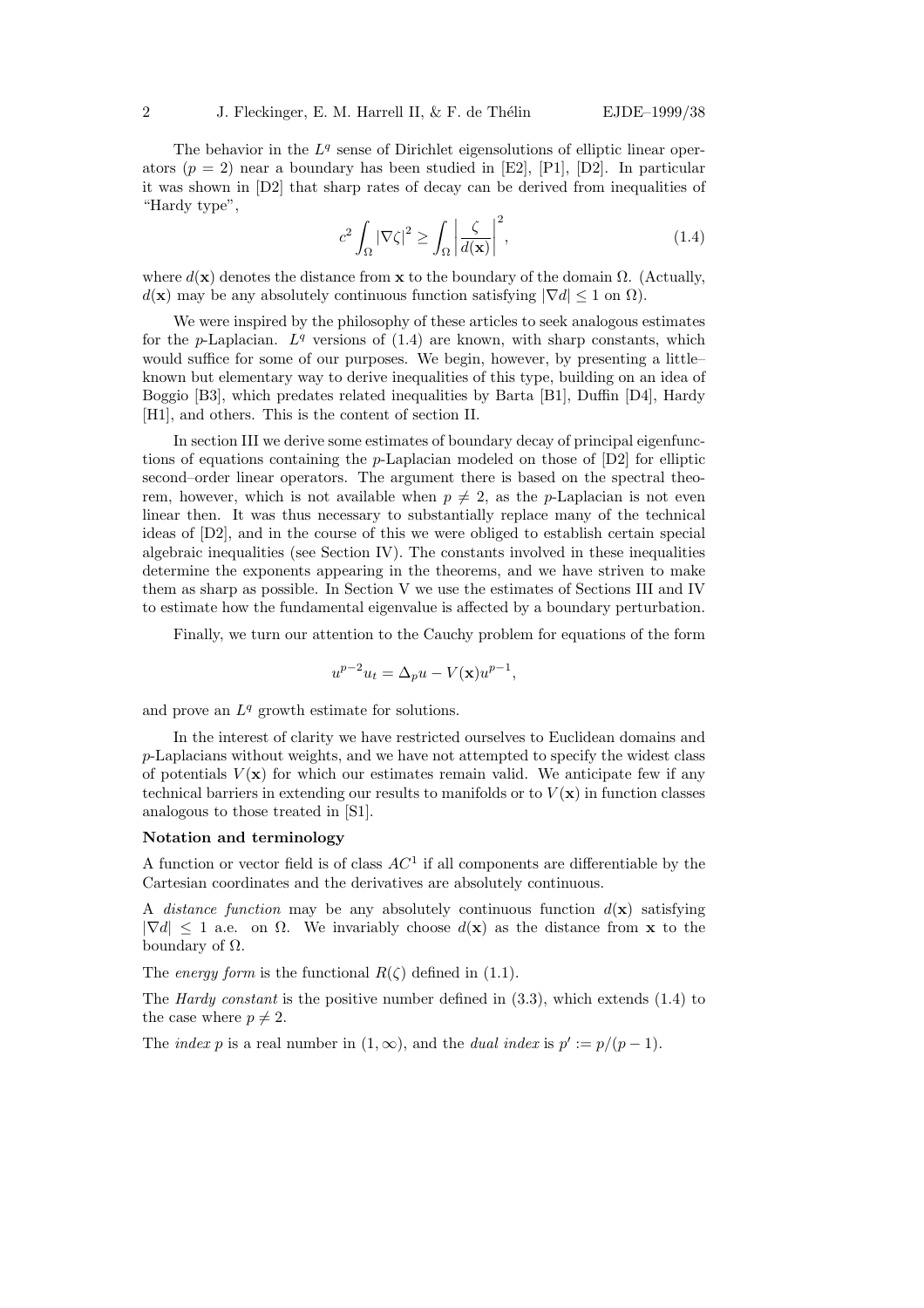The *inradius* of a domain  $\Omega$  is the supremum of the radii of all balls included in  $\Omega$ . The p-Laplacian is the nonlinear operator defined in (1.3).

The principal eigenvalue which appears in (1.2) is

$$
\lambda_1 = \inf_{\zeta \in W_0^{1,p}(\Omega), \zeta \neq 0} \frac{\int_{\Omega} \left( |\nabla \zeta|^p + V(\mathbf{x}) |\zeta|^p \right) d^N x}{\int_{\Omega} |\zeta|^p d^N x}.
$$
\n(1.5)

Under the conditions of this article, the minimum is attained in the classical Sobolev space  $W_0^{1,p}$  $\mathcal{O}_0^{1,p}(\Omega)$ ; the minimizer is known as the *principal eigenfunction*.

A regular domain is a connected open set the boundary of which satisfies a uniform external ball condition (See [D1], p. 27). This condition is implied by the standard uniform external cone condition.

A test function is a smooth function of compact support in the domain  $\Omega$ , and the set of these is denoted  $C_c^{\infty}$ 

## II. Lower bounds to energy forms

In 1907, Boggio [B3] derived some lower bounds to the fundamental eigenvalue of the two-dimensional Laplacian by applying the divergence theorem to a well chosen expression containing two arbitrary differentiable functions. From the modern point of view, his result can be interpreted as a quadratic-form inequality for the Dirichlet energy form of a test function, which contains an arbitrary sufficiently smooth vector field, good choices of which lead to useful lower bounds (see below).

In this section we discuss extensions of Boggio's idea and connections with inequalities of Hardy and Rellich. To a certain extent the significance of the section is historical, as estimates we need for later sections can be found elsewhere in the literature. In addition to correcting the historical record, however, Boggio's idea is significant because it an elementary and efficient way to obtain useful inequalities of this type. (We have recently learned from E. Mitidieri, in response to a preprint version of this article, that he also has a preprint [M2] emphasizing the efficiency of deriving Hardy–type inequalities from the divergence theorem. Mitidieri's treatment is somewhat different from ours, and he was unaware of [B3].)

Our generalization of Boggio's result to the situation of  $p$ -Laplacians is:

**Theorem II.1.** Let  $\Omega$  be a regular domain and  $\zeta \in C_c^{\infty}(\Omega)$ . Let **Q** be a vector field on  $\Omega$  of class  $AC^1$ . Then

$$
\int_{\Omega} |\nabla \zeta|^p \ge \int_{\Omega} \left\{ \mathrm{div} \, \mathbf{Q} - (p-1) |\mathbf{Q}|^{p'} \right\} |\zeta|^p \, d^N x. \tag{2.1}
$$

**Remarks:** Boggio's result corresponds to the case  $p = 2$ :

$$
\int_{\Omega} |\nabla \zeta|^2 \ge \int_{\Omega} \zeta^2 \left( \operatorname{div} \mathbf{Q} - |\mathbf{Q}|^2 \right) d^2 x.
$$

The basic estimates for inequalities of the Hardy type (see Section 5.3 of [D1]) result from choices for Q such as

$$
\mathbf{Q} = -\text{const.} \nabla Ln(x_1)
$$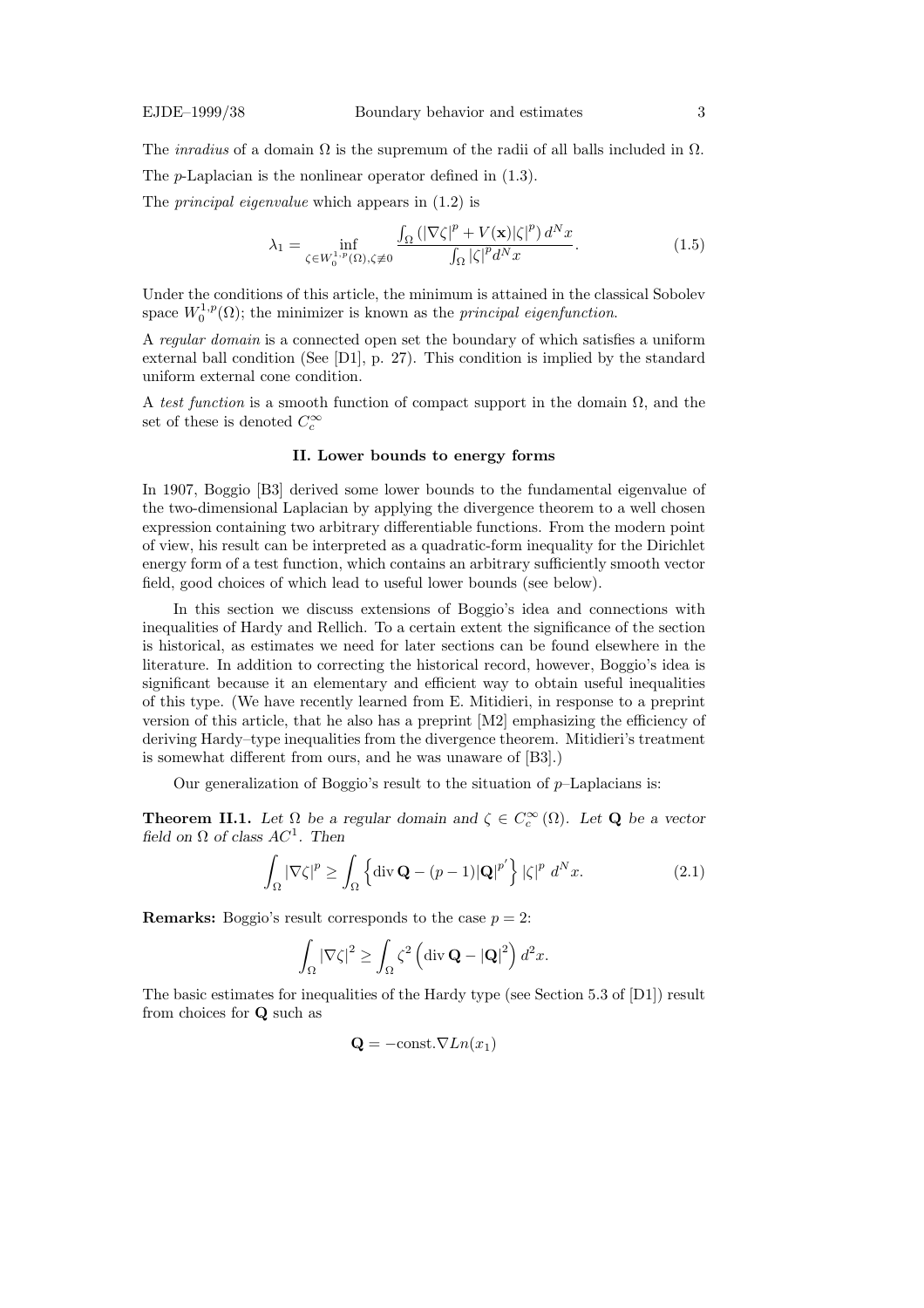$\diamondsuit$ 

where  $x_1$  is a Cartesian coordinate. We shall make similar choices below.

## Proof:

$$
0 = \int_{\Omega} \mathrm{div} \, (\mathbf{Q}|\zeta|^p) = \int_{\Omega} (\mathrm{div} \, \mathbf{Q}) |\zeta|^p + p \int_{\Omega} |\zeta|^{p-2} \zeta \nabla \zeta \cdot \mathbf{Q}.
$$

With  $\mathbf{w} = |\zeta|^{p-2} \zeta \mathbf{Q}$ , Young's inequality gives

$$
|\nabla \zeta \cdot \mathbf{w}| \leq \frac{1}{p} |\nabla \zeta|^p + \frac{1}{p'} |\mathbf{w}|^{p'} = \frac{1}{p} |\nabla \zeta|^p + \frac{1}{p'} |\zeta|^p |\mathbf{Q}|^{p'},
$$

so

$$
\int_{\Omega} |\nabla \zeta|^p \geq \int_{\Omega} \left( \operatorname{div} \mathbf{Q} - \frac{p}{p'} |\mathbf{Q}|^{p'} \right) |\zeta|^p.
$$

Our first application of this theorem is to derive a Hardy-type inequality with the known sharp constant [M1].

Corollary II.2. Let  $\Omega \subset \mathbb{R}^N_+ = \{ \mathbf{x} \in \mathbb{R}^N, x_1 > 0 \}, \zeta \in C_c^{\infty}(\Omega), p' = \frac{p}{p-1}$  $\frac{p}{p-1}$ . Then:

$$
\int_{\Omega} \frac{|\zeta|^p}{x_1^p} \le (p')^p \int_{\Omega} \left| \frac{\partial \zeta}{\partial x_1} \right|^p.
$$

**Proof:** We use the one-dimensional version of Theorem II.1, with  $\mathbf{Q} = (\frac{-\alpha}{x_1^{p-1}}, 0, \dots, 0),$ finding div  $\mathbf{Q} = \frac{\alpha(p-1)}{r^p}$  $\frac{p-1}{x_1^p}$ , and  $|\mathbf{Q}|^{p'} = \frac{\alpha^{p'}}{x_1^p}$  $\frac{\alpha^p}{x_1^p}$ . Then for all  $\alpha > 0$  we have:

$$
\int_{\Omega} \left| \frac{\partial \zeta}{\partial x_1} \right|^p \ge (p-1) \int_{\Omega} (\alpha - \alpha^{p'}) \left| \frac{\zeta}{x_1} \right|^p.
$$

Now,  $\alpha - \alpha^{p'}$  reaches its maximum for  $p' \alpha^{p'-1} = 1$ , which gives  $\alpha = \frac{1}{(p')^{p-1}}$  and

$$
\alpha - \alpha^{p'} = \frac{1}{(p')^{p-1}} \left[ 1 - \left[ \frac{1}{(p')^{p-1}} \right]^{p'-1} \right] = \frac{1}{(p')^{p-1}} \left( 1 - \frac{1}{p'} \right) = \frac{1}{(p')^{p-1}} \times \frac{1}{p}.
$$

Hence  $\int_{\Omega} |\nabla \zeta|^p \geq \frac{p-1}{p}$  $\frac{-1}{p} \times \frac{1}{(p')^{p-1}} \int_{\Omega}$ ζ  $\overline{x}_1$  $\begin{array}{c} \begin{array}{c} \begin{array}{c} \end{array} \\ \begin{array}{c} \end{array} \end{array} \end{array}$  $\stackrel{p}{\sim}$  , and we obtain the desired result.  $\qquad \diamondsuit$ 

Corollary II.3. Let  $\Omega$  be a regular domain in  $\mathbb{R}^N$ , and let  $d(\mathbf{x})$  denote the distance from the boundary. Assume that the inradius of  $\Omega$  is finite. Then, there exists  $c_p < \infty$  such that, for any  $\zeta \in W_0^{1,p}$  $\chi_0^{1,p}(\Omega)$  Hardy's inequality holds:

$$
c_p^p \int_{\Omega} |\nabla \zeta|^p \ge \int_{\Omega} \left| \frac{\zeta}{d(\mathbf{x})} \right|^p.
$$
 (2.2)

Proof: Since the proof follows [D1], pp. 26-28, closely, we content ourselves with an outline, referring the reader to that source. If  $\Omega$  is a region in  $\mathbb{R}^N$ , and **u** is a unit vector in  $\mathbb{R}^N$ , we define

$$
d_{\mathbf{u}}(\mathbf{x}) = \min\{|t| : \mathbf{x} + t\mathbf{u} \notin \Omega\}
$$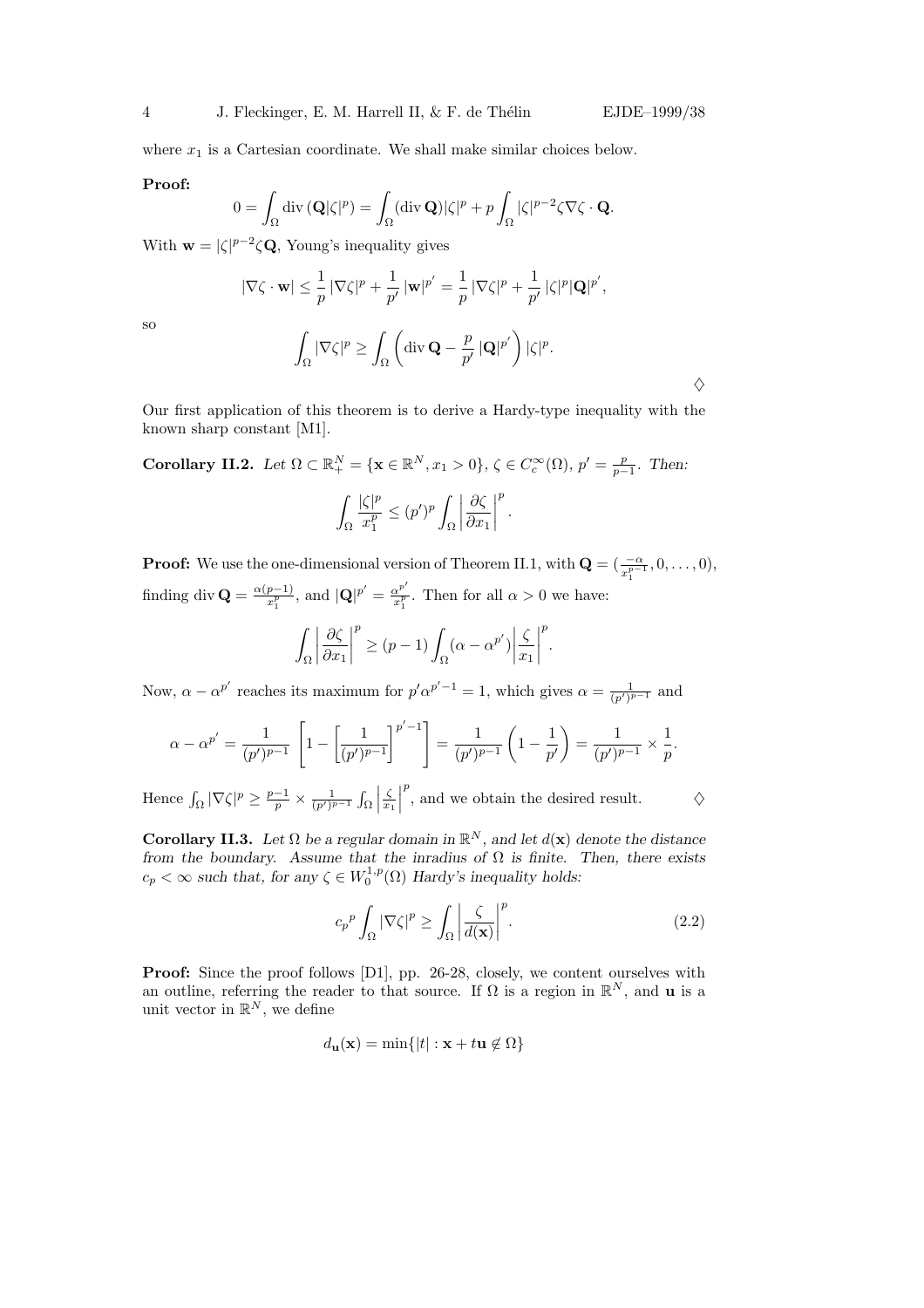and an averaged distance to the boundary  $m(\mathbf{x})$  by

$$
\frac{1}{m(\mathbf{x})^p} = \int_{\|\mathbf{u}\| = 1} \frac{dS(\mathbf{u})}{d\mathbf{u}(\mathbf{x})^p},
$$

where dS is the normalized surface measure on the unit sphere of  $\mathbb{R}^N$ . By averaging the estimate of Corollary II.2 over directions, with the origin always shifted to the edge of  $\Omega$ , we obtain

$$
\int_{\Omega} \frac{|\zeta|^p}{m(\mathbf{x})^p} \le (p')^p \int_{\Omega} |\nabla \zeta|^p
$$

for all  $\zeta \in C_c^{\infty}(\Omega)$ . We now observe, as in [D1], that for regular domains with a finite inradius, one has the estimate

$$
d(\mathbf{x}) \le m(\mathbf{x}) \le \gamma d(\mathbf{x})
$$

for some constant  $\gamma$  computable from the inradius and the constants in the uniform sphere condition. Then we obtain Hardy's inequality (2.2), with the constant  $c_p =$  $\gamma p'$ . By density the same inequality holds for  $\zeta \in W_0^{1,p}$  $\bigcirc^{\mathfrak{1},p}_{0}(\Omega).$ 

**Remark:** Our further estimates are based on the minimal value of  $c_p$  such that (2.2) holds; in fact  $c_p \geq p'$  as we have seen in the proof above.

We close the section with two corollaries which generalize the Rellich inequality for  $p=2$ .

**Corollary II.4.** Let  $\Omega$  be any domain in  $\mathbb{R}^N$ , and  $N > p$ . Then for all  $\zeta \in W_0^{1,p}$  $\zeta_0^{1,p}(\Omega),$ 

$$
\left(\frac{p}{N-p}\right)^{p-1} \int_{\Omega} |\nabla \zeta|^p d^N x \ge \int_{\Omega} \left|\frac{\zeta}{|\mathbf{x}|}\right|^p d^N x.
$$

Proof sketch: We apply Theorem II.1 with the choice

$$
\mathbf{Q}(\mathbf{x}) = \left(\frac{N-p}{p}\right)^{p-1} \frac{\mathbf{x}}{|\mathbf{x}|^p}.
$$

Of course, this vector field is not  $AC<sup>1</sup>$  near the origin, so it must be regularized there, which accounts for the restriction that  $N > p$ .

Corollary II.5. Let  $\Omega$  be a finite domain in  $\mathbb{R}^N$ , and  $N > p > 2$ . Then there exists a finite constant  $c_0$  such that for all  $\zeta \in W_0^{1,p}$  $\mathcal{L}_0^{1,p}(\Omega)$ .

$$
c_0^p \int_{\Omega} \left|\nabla \zeta\right|^p \, d^N x \ge \int_{\Omega} \frac{\left|\zeta\right|^p}{\left|\mathbf{x}\right|^2} d^N x
$$

Proof sketch: Here the choice is

$$
\mathbf{Q}(\mathbf{x}) = \frac{\alpha \mathbf{x}}{|\mathbf{x}|^2},
$$

which leads to a lower bound of the form

$$
\frac{\alpha (N-2)}{\left|\mathbf{x}\right|^2} - \frac{(p-1)\alpha^{p'}}{\left|\mathbf{x}\right|^{p'}}.
$$

For  $p > 2$  and  $\Omega$  finite, the constant  $\alpha$  can be chosen sufficiently small so that the first term dominates the second throughout  $\Omega$ .  $\diamondsuit$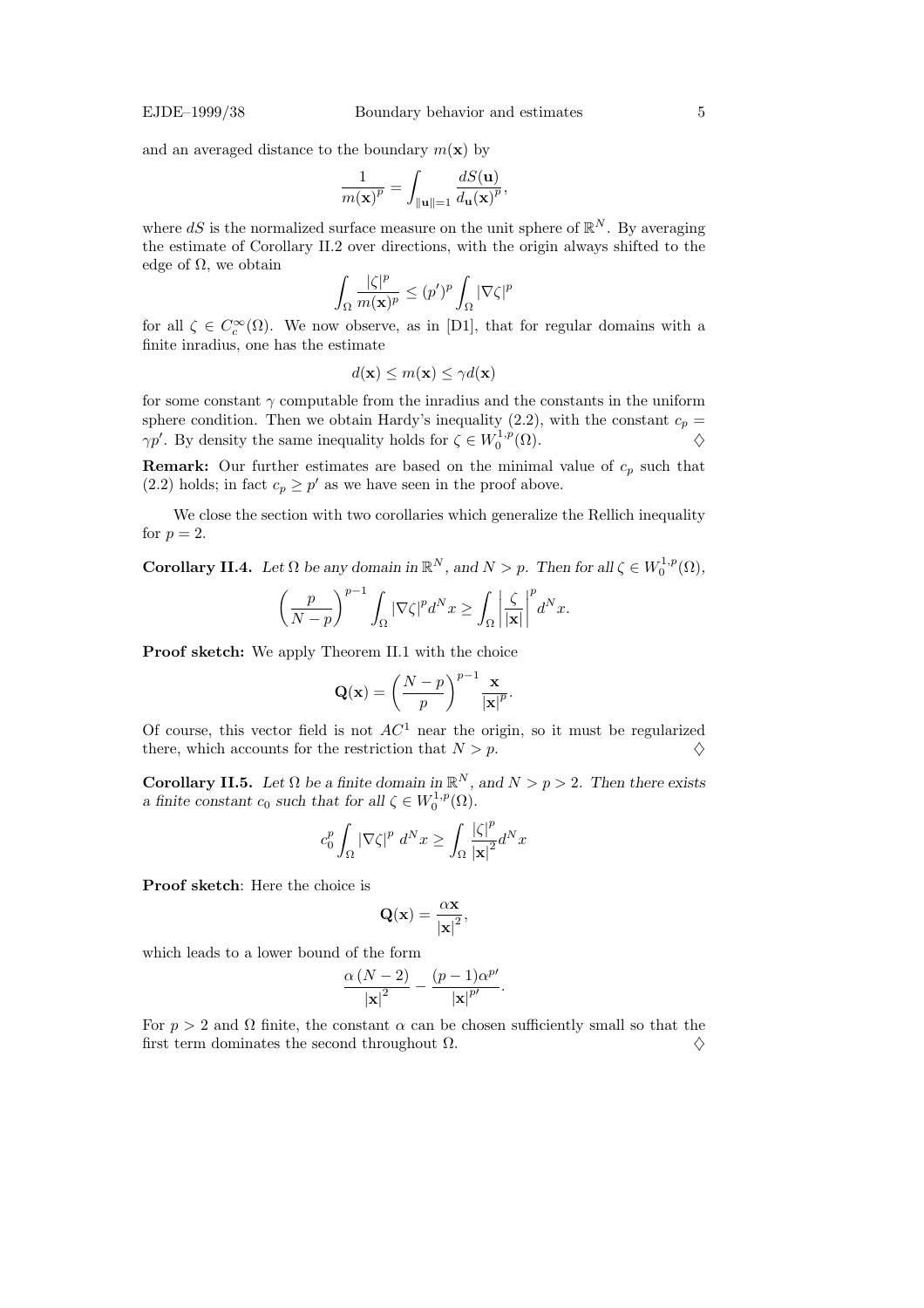# III.  $L<sup>q</sup>$  boundary behavior for functions of finite energy

In this section we provide estimates of the boundary decay of test functions of finite energy and, consequently, the principal eigenfunction of equations of the form

$$
-\Delta_p u + V(\mathbf{x})u^{p-1} = \lambda_1 u^{p-1}.
$$
\n(3.1)

Recall that the energy form is defined by

$$
R(\zeta) := \frac{\int_{\Omega} \left( |\nabla \zeta|^p + V(\mathbf{x}) |\zeta|^p \right) d^N x}{\|\zeta\|_{L^p}^p},\tag{3.2}
$$

and that i.e., the principal eigenfunction is the positive function which minimizes this functional in  $W_0^{1,p}$  $0^{1,p}$ . Initially we consider  $V \equiv 0$ , after which we shall introduce a class of potentials  $V$  for which the minimizer exists and similar estimates pertain.

As in [D2], we base these estimates on the Hardy constant, i.e., given a distance function  $d(\mathbf{x})$  as above, the minimal value of  $c_p$  such that for any  $\zeta \in W_0^{1,p}$  $\mathfrak{c}^{1,p}_0(\Omega),$ 

$$
c_p^p \int_{\Omega} \left| \nabla \zeta \right|^p \ge \int_{\Omega} \left| \frac{\zeta}{d(\mathbf{x})} \right|^p. \tag{3.3}
$$

As remarked above, we choose  $d(\mathbf{x})$  as the distance from  $\mathbf{x} \in \Omega$  to the boundary of Ω. The goal of this section is to replicate the boundary estimates of Section 3 of [D2] to the extent possible, replacing estimates based on the spectral theorem with integral inequalities as necessary.

The main theorems of this section are III.4 (for  $V = 0$ ) and III.5.

The Hardy constant contains geometric information about the domain, and in some cases can be estimated exactly (e.g., [M1]; note that by convention, the constant  $c_p$  in this work is the reciprocal of ours and of  $[D2]$ .). In Section II of this article, we established that any regular domain with a finite inradius has a finite Hardy constant. A higher value than the minimal  $c_p \geq p'$  in (3.3) may arise depending on the geometry of  $\Omega$ .

Here we assume that the value of  $c_p$  is known and explore the consequences for the eigenfunctions.

Our boundary estimates require an algebraic bound of the following form.

#### Basic Algebraic Bound

There are finite constants  $\hat{m} \geq 1$  and  $\hat{k} > 0$  such that for all  $\mathbf{X} \in \mathbb{R}^{N}$ ,  $\mathbf{Z} \in \mathbb{R}^{N}$ : (A)  $\|\mathbf{X} + \mathbf{Z}\|_2^p \leq \hat{m}^p \|\mathbf{X}\|_2^p + \hat{k} \left( \|\mathbf{Z}\|_2^p + p \|\mathbf{Z}\|_2^{p-2} \mathbf{Z} \cdot \mathbf{X} \right)$ 

In Section IV we shall identify constants  $\hat{m}$  and  $\hat{k}$  depending on p and N such that (A) is valid. For  $p = 2$ , they reduce to  $\hat{m} = \hat{k} = 1$ . More precisely, Section IV proves (A) with:

$$
p \ge 2, \quad N = 1: \quad \hat{m} = m = p - 1 \qquad \hat{k} = k = p^{2-p}(p - 1)^{p-1}
$$
  
\n
$$
p \ge 2, \quad N \ge 2: \quad \hat{m} = 2^{\frac{(p-2)}{2p}}(p-1) \qquad \hat{k} = 2^{\frac{(p-2)}{2}}p^{2-p}(p-1)^{p-1}
$$
  
\n
$$
1 < p \le 2, \quad N = 1: \qquad \hat{m} = m \qquad \hat{k} = k = 1
$$
  
\n
$$
1 < p \le 2, \quad N \ge 2: \qquad \hat{m} = 2^{\frac{(2-p)}{2p}}m \qquad \hat{k} = 1
$$

Here, for  $p < 2$ , m is the constant defined in (4.6); by Lemma IV.2 we know that  $m \geq 1$ .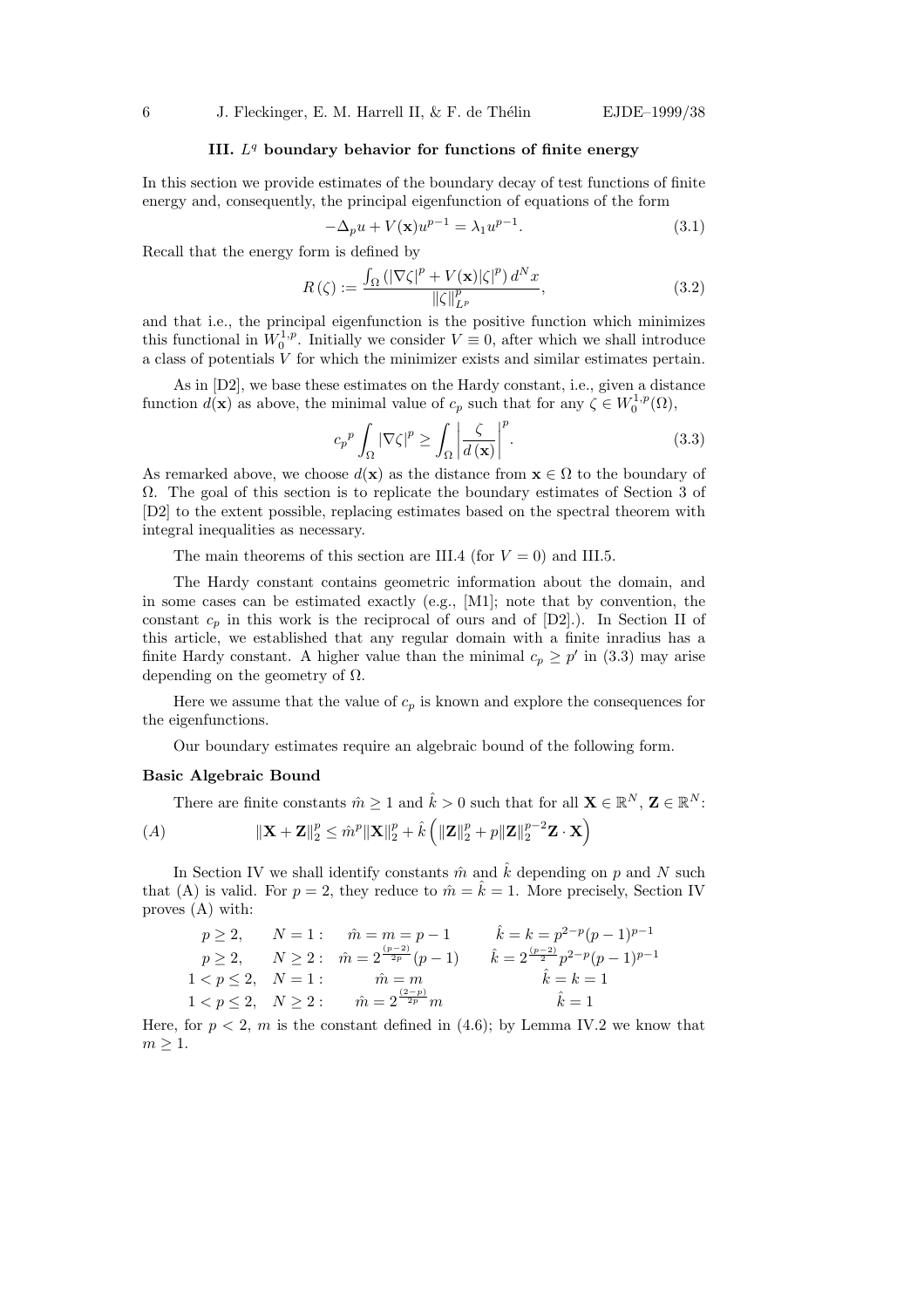**Lemma III.1.** With  $\hat{m}$  and  $\hat{k}$  such that (A) holds, for any  $\varphi \geq 0$  which is piecewise  $C^1$  and any  $\zeta \in W_0^{1,p}$  $L_0^{1,p}(\Omega)$  such that  $\Delta_p \zeta \in L^{p'}(\Omega)$ ,

$$
\int_{\Omega} |\nabla(\varphi \zeta)|^p \leq \hat{m}^p \int_{\Omega} |\zeta \nabla \varphi|^p + \hat{k} \int_{\Omega} \zeta \varphi^p (-\Delta_p \zeta).
$$

**Proof:** Applying (A) with  $\mathbf{X} = \zeta \nabla \varphi$  and  $\mathbf{Z} = \varphi \nabla \zeta$ , we get:

$$
\int_{\Omega} |\zeta \nabla \varphi + \varphi \nabla \zeta|^p \leq \hat{m}^p \int_{\Omega} |\zeta \nabla \varphi|^p + \hat{k} \int_{\Omega} \left[ |\varphi \nabla \zeta|^p + p \varphi^{p-1} \zeta |\nabla \zeta|^{p-2} \nabla \zeta \cdot \nabla \varphi \right].
$$

Moreover,

$$
\int_{\Omega} |\varphi \nabla \zeta|^{p} = \int_{\Omega} (\varphi^{p} |\nabla \zeta|^{p-2} \nabla \zeta) \cdot \nabla \zeta = -p \int_{\Omega} \varphi^{p-1} \zeta |\nabla \zeta|^{p-2} \nabla \zeta \cdot \nabla \varphi - \int_{\Omega} \zeta \varphi^{p} (\Delta_{p} \zeta),
$$

and we obtain:

$$
\int_{\Omega} |\nabla(\varphi \zeta)|^p \leq \hat{m}^p \int_{\Omega} |\zeta \nabla \varphi|^p + \hat{k} \int_{\Omega} \zeta \varphi^p (-\Delta_p \zeta)
$$

as claimed.  $\Diamond$ 

With  $\hat{m}$  appearing in (A) and  $c_p$  in (3.3), we henceforth set

 $c = \hat{m}c_p$ 

and we remark that  $c \geq p$  in view of (A).

**Lemma III.2.** Suppose that  $c > p$  and that  $\varphi$  is a piecewise  $C^1$  function such that  $0 \leq \varphi \leq d(\mathbf{x})^{-1/c}$ . Then for any  $\zeta \in W_0^{1,p}$  $\mathcal{C}_0^{1,p}(\Omega)$ :

$$
\int_{\Omega} \varphi^{p^2} |\zeta|^p d^N x \le (c_p)^{p^2/c} \left( \int_{\Omega} |\nabla \zeta|^p d^N x \right)^{p/c} \left( \int |\zeta|^p d^N x \right)^{1-p/c}.
$$

**Proof:** Because  $\varphi(\mathbf{x}) \leq d(\mathbf{x})^{-1/c}$ ,

$$
\int_{\Omega}\varphi^{p^2}|\zeta|^p\leq \int_{\Omega}d^{-p^2/c}|\zeta|^{p^2c^{-1}+p(c-p)c^{-1}},
$$

which by Hölder's inequality is bounded by

$$
\left(\int_{\Omega} \frac{|\zeta|^p}{d^p}\right)^{p/c} \left(\int_{\Omega} |\zeta|^p\right)^{1-p/c}.
$$

With the Hardy inequality (3.3), we therefore obtain:

$$
\int_{\Omega} \varphi^{p^2} \zeta^p \le (c_p)^{p^2/c} \left( \int_{\Omega} |\nabla \zeta|^p \right)^{p/c} \left( \int_{\Omega} |\zeta|^p \right)^{1-p/c}.
$$

 $\diamondsuit$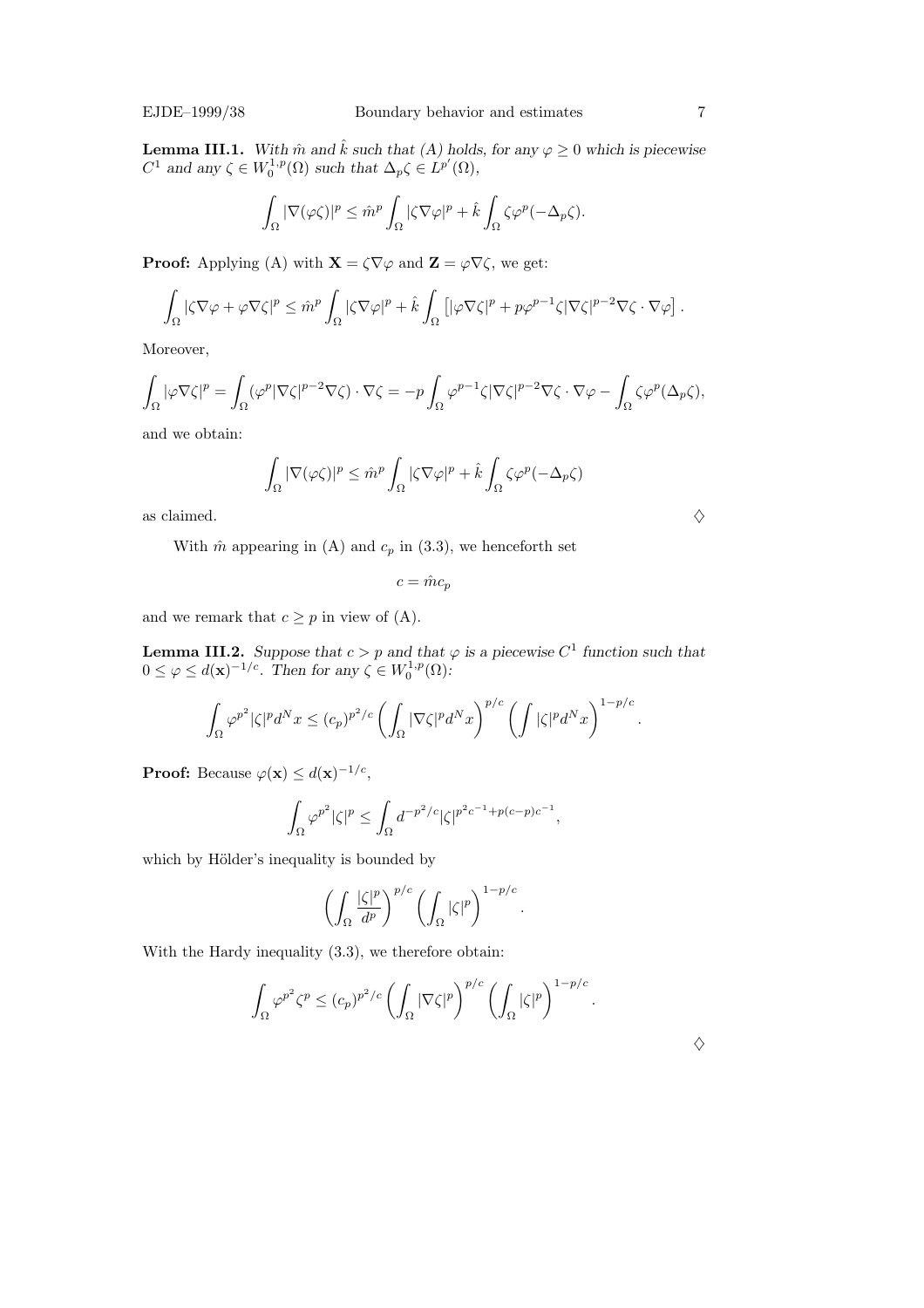$$
\int_{\Omega} |\nabla(\varphi \zeta)|^p d^N x \leq \hat{m}^p \int_{\Omega} |\zeta \nabla \omega|^p d^N x + \hat{k}(c_p)^{p/c} \left( \int_{\Omega} |\nabla \zeta|^p d^N x \right)^{1/c} \times \left( \int_{\Omega} |\zeta|^p d^N x \right)^{p^{-1} - c^{-1}} \left( \int_{\Omega} |-\Delta_p \zeta|^{p'} d^N x \right)^{1/p'}.
$$

Proof: From Lemma III.1 we know that

$$
\int_{\Omega} |\nabla(\varphi \zeta)|^p \leq \hat{m}^p \int_{\Omega} |\zeta \nabla \varphi|^p + \hat{k} \int_{\Omega} \zeta \varphi^p (-\Delta_p \zeta).
$$

Recall that  $c \geq p$ . If  $c > p$ , then by Hölder's inequality and Lemma III.2,

$$
\left| \int_{\Omega} \zeta \varphi^p (-\Delta_p \zeta) \right| \leq \left( \int_{\Omega} \zeta^p \varphi^{p^2} \right)^{1/p} \left( \int_{\Omega} \left| -\Delta_p \zeta \right|^{p'} \right)^{1/p'} \leq (c_p)^{p/c} \left( \int_{\Omega} |\nabla \zeta|^p \right)^{1/c} \left( \int_{\Omega} |\zeta|^p \right)^{1/p - 1/c} \left( \int_{\Omega} \left| -\Delta_p \zeta \right|^{p'} \right)^{1/p'},
$$
\n(3.4)

yielding the claim.

For  $c = p$ , since  $\varphi^{p^2} \leq d^{-p^2/c} = d^{-p}$  we have

$$
\left|\int_{\Omega} (\zeta \varphi^p)(-\Delta_p \zeta)\right| \leq \left(\int_{\Omega} |\zeta|^p \varphi^{p^2}\right)^{1/p} \left(\int_{\Omega} -\Delta_p \zeta \big|^{p'}\right)^{1/p'},
$$

which by Lemma III.2 is bounded by

$$
c_p \left( \int_{\Omega} |\nabla \zeta|^p \right)^{1/p} \times \left( \int_{\Omega} |-\Delta_p \zeta|^{p'} \right)^{1/p'}.
$$

Hence the same inequality holds in this case.  $\Diamond$ 

Our next result, Theorem III.4, shows that integrals involving  $\zeta$  on an  $\epsilon$ neighborhood of the boundary are bounded by expressions of the form  $F \cdot \epsilon^s$ , where F depends only on  $\Omega$ ,  $\|\zeta\|_p$ ,  $\|\nabla \zeta\|_p$ , and  $\|\Delta_p \zeta\|_{p'}$ . When  $p = 2$ , and  $\partial \Omega$  is smooth, our exponents  $s$  reduce to the sharp values as remarked in  $[D2]$ .

We adopt some notation and other conventions of  $[D2]$ ; in particular, for a given  $\varepsilon > 0$ , we define

$$
\omega(\mathbf{x}) = (\max\{d(\mathbf{x}), \varepsilon\})^{-1/c}
$$
\n(3.5)

and

$$
\tau(\mathbf{x}) = \begin{cases} \varepsilon^{-1/c} & \text{if } 0 < d(\mathbf{x}) \le \varepsilon \\ c^{-1} \varepsilon^{-1/2} \left( (1+c) \varepsilon - d(\mathbf{x}) \right) & \text{if } \varepsilon < d(\mathbf{x}) \le (1+c) \varepsilon \\ 0 & \text{otherwise.} \end{cases} \tag{3.6}
$$

(Recall that  $c = \hat{m}c_p$  with  $\hat{m}$  appearing in (A) and  $c_p$  in (3.3). We remark that both functions  $\omega$  and  $\tau$  satisfy the conditions of the functions  $\varphi$  appearing in Lemma III.1–Lemma III.3.)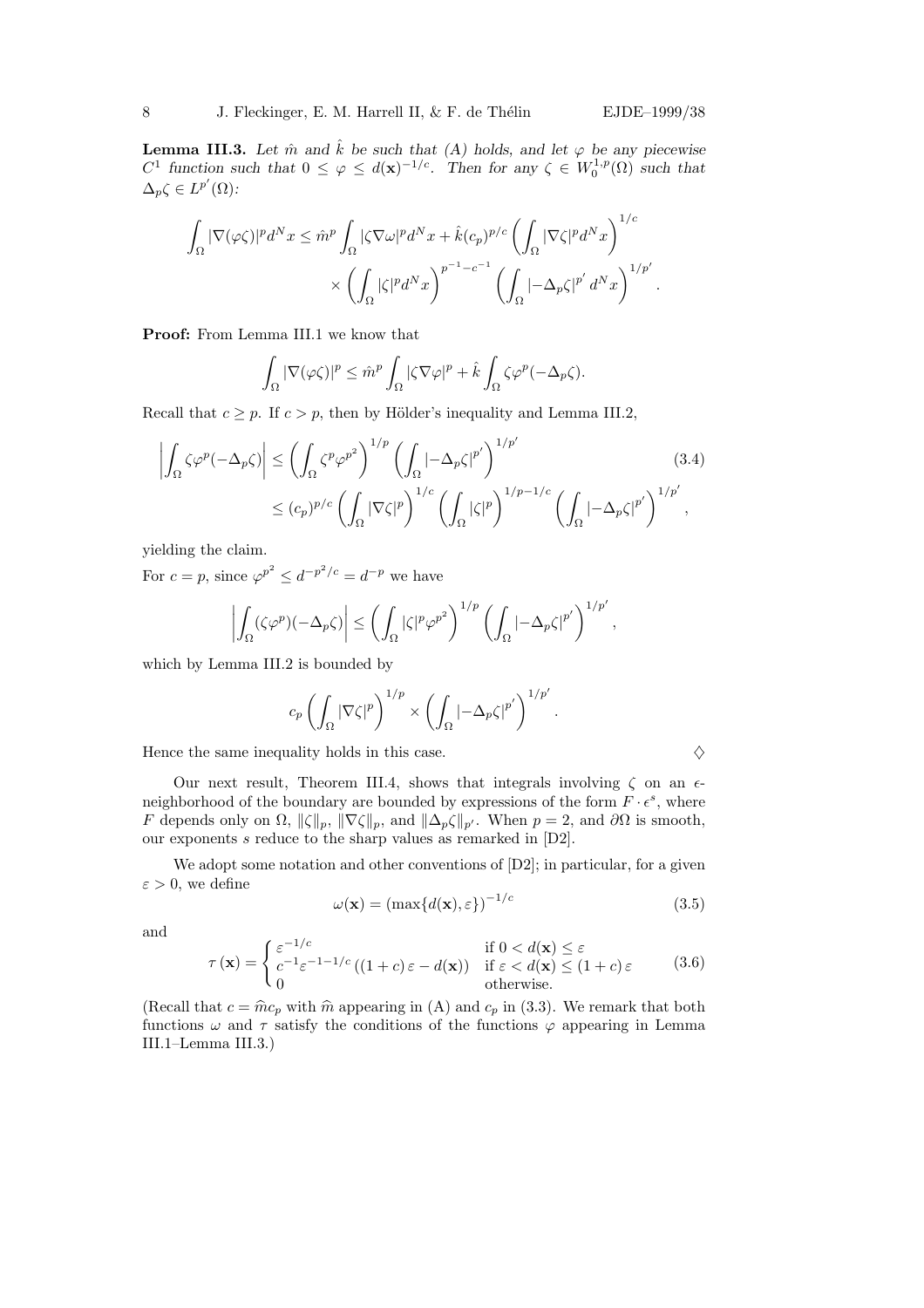**Theorem III.4.** There are (identifiable) constants  $K_{1,2}$  such that given any  $\zeta \in$  $W_0^{1,p}$  $L_0^{1,p}(\Omega)$  such that  $\Delta_p \zeta \in L^{p'}(\Omega)$ :

$$
(i) \qquad \qquad \int_{\{d(\mathbf{x}) < \epsilon\} \cap \Omega} \frac{|\zeta|^p}{d^p} d^N x \le
$$

$$
K_1 \epsilon^{p/c} \left( \int_{\Omega} |\nabla \zeta|^p d^N x \right)^{1/c} \left( \int_{\Omega} |\zeta|^p d^N x \right)^{p^{-1} - c^{-1}} \left( \int_{\Omega} (-\Delta_p \zeta)^{p'} d^N x \right)^{1/p'}
$$

for all  $\epsilon > 0$ . Hence also,

$$
(ii) \qquad \qquad \int_{\{d(\mathbf{x}) < \epsilon\} \cap \Omega} |\zeta|^p d^N x \le
$$

$$
K_1 \epsilon^{p+p/c} \left( \int_{\Omega} |\nabla \zeta|^p d^N x \right)^{1/c} \left( \int_{\Omega} |\zeta|^p d^N x \right)^{p^{-1}-c^{-1}} \left( \int_{\Omega} (-\Delta_p \zeta)^{p'} d^N x \right)^{1/p'}
$$

for all  $\epsilon > 0$ . In addition,

$$
\text{(iii)} \qquad \qquad \int_{\{d(\mathbf{x}) \leq \varepsilon\}} |\nabla \zeta|^p d^N x \leq K_2 F \varepsilon^{p/c},
$$

where F depends only on  $\Omega$ ,  $\|\zeta\|_p$ ,  $\|\nabla \zeta\|_p$ , and  $\|\Delta_p \zeta\|_{p'}$  (and is implicitly specified by the last few lines of the proof). Recall that  $c = \hat{m}c_p$ .

Proof: We deduce from Lemmas III.2 and III.3 that

$$
\int_{\Omega} \frac{|\omega \zeta|^p}{d^p} \le (\hat{m}c_p)^p \int_{\Omega} |\zeta \nabla \omega|^p + I,\tag{3.7}
$$

.

where

$$
I = \hat{k}(pc_p)^{p+p/c} \left( \int_{\Omega} |\nabla \zeta|^p \right)^{1/c} \left( \int_{\Omega} |\zeta|^p \right)^{p^{-1}-c^{-1}} \left( \int_{\Omega} |-\Delta_p \zeta|^{p'} \right)^{1/p'}
$$

Let  $Y(\mathbf{x}) = \frac{\omega^p}{d^p} - c^p |\nabla \omega|^p$ . For  $d(\mathbf{x}) \geq \epsilon$ ,  $|\nabla \omega| = \frac{1}{c}$ c ω  $\frac{\omega}{d}$ ; hence  $Y(\mathbf{x}) \geq 0$ , and for  $d(\mathbf{x}) < \epsilon, \nabla \omega(\mathbf{x}) = 0$ , so  $Y(\mathbf{x}) \geq \frac{1}{\epsilon^{p/\epsilon}}$  $\frac{1}{\epsilon^{p/c} d^p}$  .

Rewriting (3.7) as

$$
\int_{\Omega} |\zeta|^p Y \leq I
$$

we deduce that

$$
\int_{\{d(\mathbf{x}) < \epsilon\} \cap \Omega} \frac{|\zeta|^p}{d^p} \le \hat{k}(c_p)^{p+p/c} \epsilon^{p/c} I,
$$

and hence we have part (i), from which (ii) is immediate.

For part (iii), we first note that

$$
\int_{\{d(\mathbf{x}) < \varepsilon\}} |\nabla \zeta|^p d^N x \le \varepsilon^{p/c} \int_{\Omega} |\nabla (\tau \zeta)|^p d^N x,\tag{3.8}
$$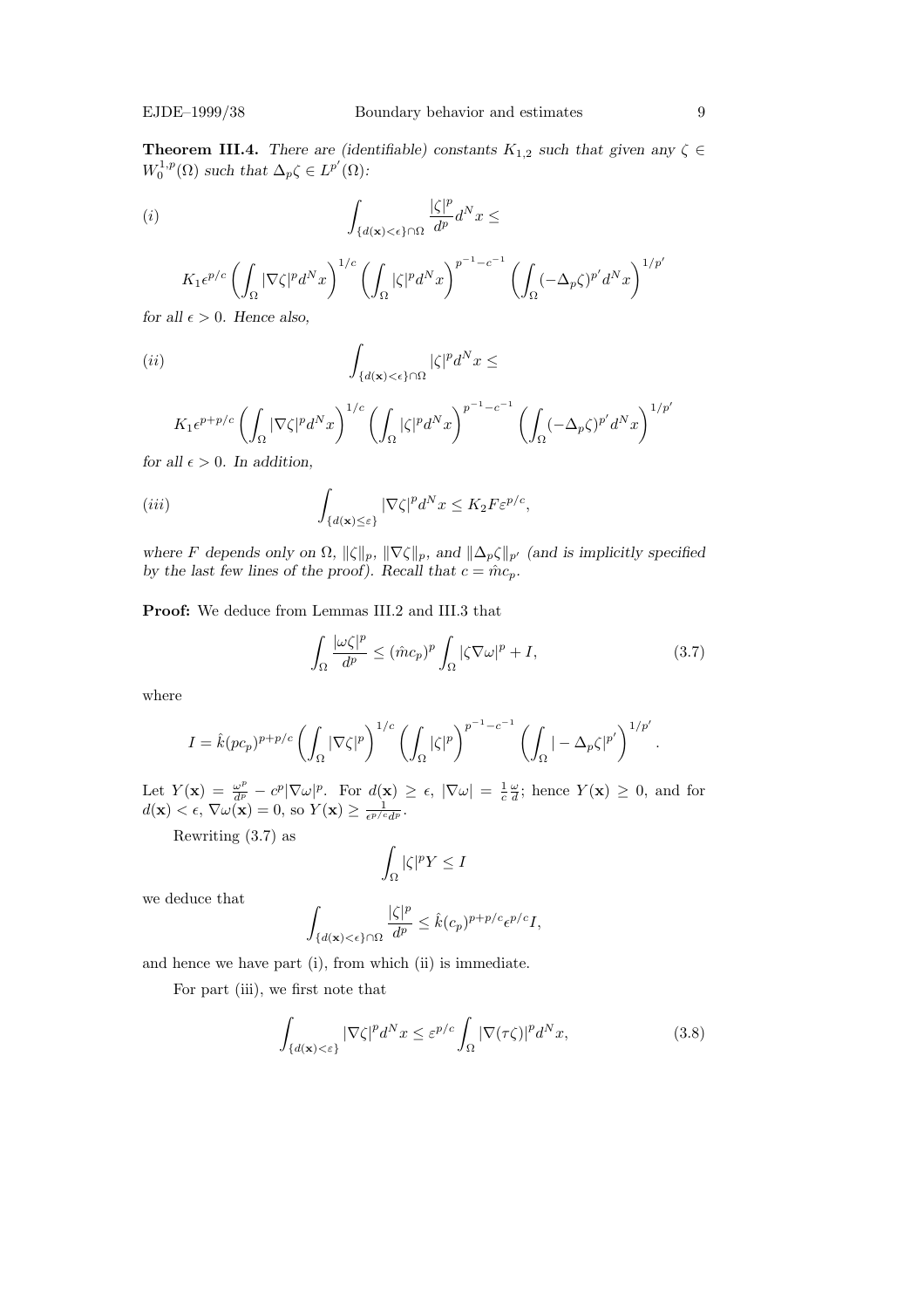and then apply Lemma III.1 to conclude that

$$
\int_{\Omega} |\nabla(\tau\zeta)|^p d^N x \leq \widehat{m}^p \int_{\{d(\mathbf{x}) < (1+c)\varepsilon\}} |\zeta \nabla \tau|^p d^N x + \widehat{k} c_p^{p/c} \left( \int_{\Omega} |\nabla \zeta|^p d^N x \right)^{1/c} \times \left( \int_{\Omega} |\zeta|^p d^N x \right)^{1/p-1/c} \left( \int_{\Omega} |-\Delta_p \zeta|^{p'} d^N x \right)^{1/p'}.
$$

Now,

$$
\int_{\{d(\mathbf{x}) < (1+c)\varepsilon\}}{|\zeta\nabla\tau|^p d^N x} \leq \left(\frac{1}{c\varepsilon^{1+1/c}}\right)^p \int_{\{d(\mathbf{x}) < (1+c)\varepsilon\}}{|\zeta|^p d^N x},
$$

which is bounded by quantities independent of  $\epsilon$  according to part (ii). Together with (3.8), this yields (iii).  $\diamondsuit$ 

Next we obtain a similar estimate for  $(3.1)$  for nonzero  $V(\mathbf{x})$ , for which the coefficient of  $\epsilon^s$  is given in terms of  $\|\zeta\|_p$ ,  $R(\zeta)$ , and  $\| - \Delta_p \zeta + V(\mathbf{x}) |\zeta|^{p-2} \zeta \|_{p'}$ .

We shall assume that  $V(\mathbf{x}) = V_1(\mathbf{x}) + V_2(\mathbf{x})$ , where  $V_1(\mathbf{x}) \geq 0$  and there exist finite constants  $A, B, \alpha, \beta$ , with  $\alpha < 1$ , such that  $|V_2|$  satisfies

$$
(i) \qquad \int_{\Omega} |V_2|^{p'} |\zeta|^p d^N x \le A \int_{\Omega} |\nabla \zeta|^p d^N x + B \int_{\Omega} |\zeta|^p d^N x
$$

and

(ii) 
$$
\int_{\Omega} |V_2||\zeta|^p d^N x \leq \alpha \int_{\Omega} |\nabla \zeta|^p d^N x + \beta \int_{\Omega} |\zeta|^p d^N x \qquad (3.9)
$$

for all  $\zeta \in C_c^{\infty}(\Omega)$ .

We remark that using the results of Section II, (3.9) will hold, for example, provided that  $|V_2|^{p'} < \frac{C_1}{d^p}$  + bounded function  $\Leftrightarrow |V_2| < C_2 d^{-(p-1)}$  + bounded function for some constants  $\ddot{C}_{1,2}$ , since this implies that  $|V_2| < \frac{1}{c^2}$  $\overline{c_p^p}$  $\frac{1}{d^p}$  + bounded function.

**Theorem III.5.** Given Hardy's inequality (3.3) with  $c = \hat{m}c_p > p$ , assume that V satisfies (3.9) and that  $\zeta \in W_0^{1,p}$  with  $-\Delta_p \zeta + V|\zeta|^{p-2} \zeta \in W_0^{1,p} \cap L^{p'}(\Omega)$ . Then there are quantities  $F_{1,2}$  depending only on  $\Omega$ ,  $\|\zeta\|_p$ ,  $R(\zeta)$ , and  $\|\sim \Delta_p \zeta + V(\mathbf{x}) |\zeta|^{p-2} \zeta\|_{p'}$ such that

$$
(i) \qquad \qquad \int_{\{d(\mathbf{x}) < \epsilon\} \cap \Omega} \frac{|\zeta|^p}{d^p} d^N x \le F_1 \epsilon^{p/mc_p}
$$

for all  $\epsilon > 0$ . Hence also,

$$
(ii) \qquad \qquad \int_{\{d(\mathbf{x}) < \epsilon\} \cap \Omega} |\zeta|^p d^N x \le F_1 \epsilon^{p+p/\hat{m}c_p}
$$

for all  $\epsilon > 0$ . In addition,

$$
\int_{\{d(\mathbf{x}) \leq \varepsilon\}} |\nabla \zeta|^p d^N x \leq K_2 F_2 \varepsilon^{p/c}.
$$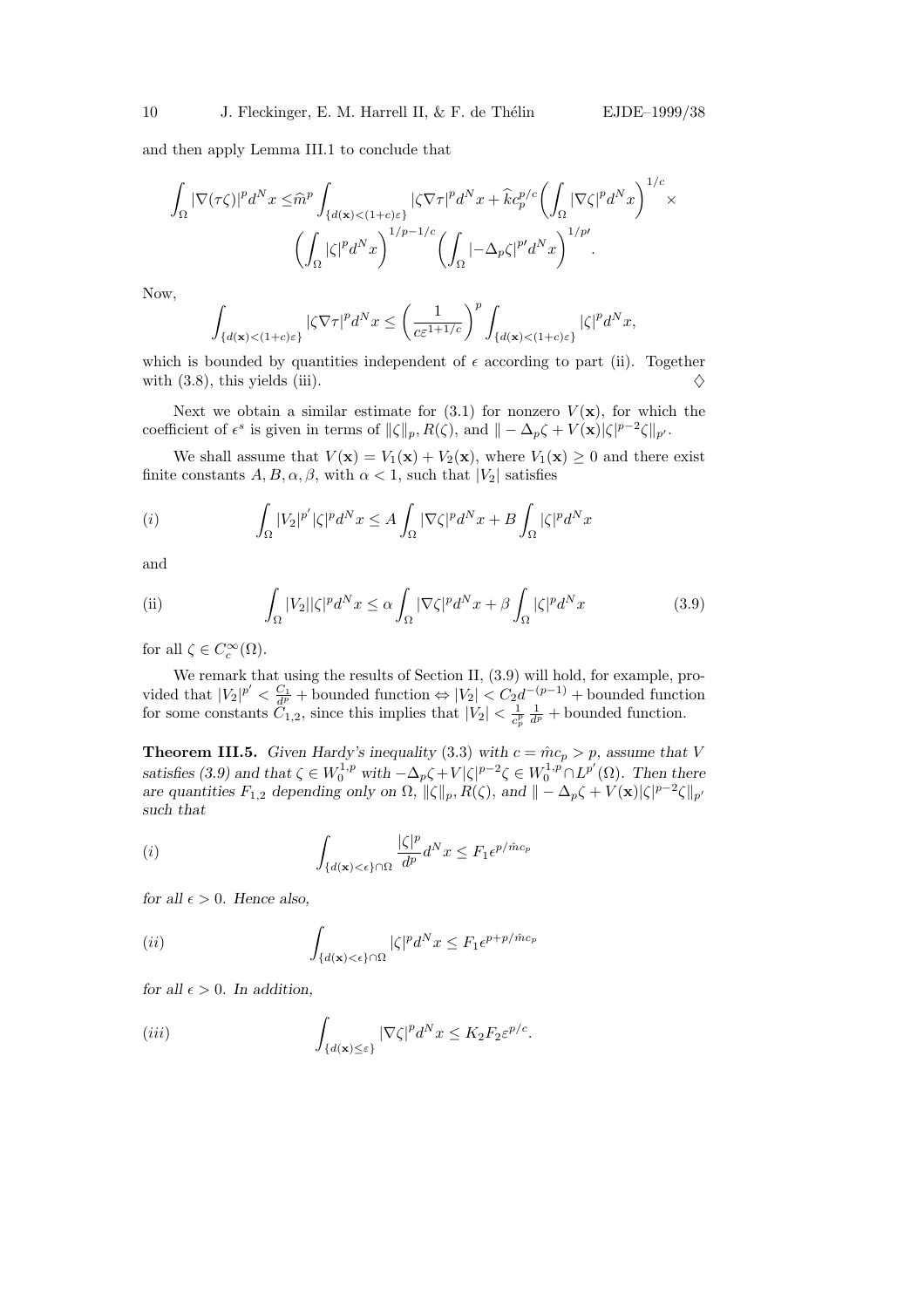Proof: We proceed as in the proof of Theorem III.4 until the stage where we call on Lemma III.3. Instead of dominating  $\int \zeta \omega^p(-\Delta_p \zeta)$  as in (3.4), we bound it above by

$$
\int \zeta \omega^p (-\Delta_p \zeta + V_1 |\zeta|^{p-2} \zeta)
$$
  

$$
\leq \left( \int |\zeta|^p \omega^{p^c} \right)^{1/p} \left( \|\omega - \Delta_p \zeta + V |\zeta|^{p-2} \zeta \|_{p'} + \|V_2 |\zeta|^{p-2} \zeta \|_{p'} \right).
$$

The claim requires that we control the final term, which to the  $p'$  power is

$$
\int |V_2|^{p'} |\zeta|^p \le A \int |\nabla \zeta|^p + B \int |\zeta|^p
$$
  
\n
$$
\le A \left( \int |\nabla \zeta|^p + V |\zeta|^p + |V_2 \zeta^p| \right) + B ||\zeta||_p^p
$$
  
\n
$$
\le (AR(\zeta) + B) ||\zeta||_p^p + A \int |V_2 \zeta^p|,
$$

so it remains to control  $\int |V_2\zeta^p|$ . This we do using part (ii) of (3.7) as follows.

$$
\int |V_2\zeta^p| \le \alpha \left( \int |\nabla \zeta|^p + V|\zeta|^p + |V_2\zeta^p| \right) + \beta \int |\zeta|^p,
$$
  

$$
\int |V_2\zeta^p| \le \frac{1}{1-\alpha} \left( \alpha R(\zeta) + \beta \right) ||\zeta||_p^p.
$$

so

### IV. Some inequalities

In this section we establish a family of elementary but refined algebraic inequalities, needed to apply the estimates of Section III to the p-Laplacian for various values of p.

First we establish some algebraic inequalities for a binomial in a scalar real variable  $x$ , taken to the power  $p$ . Then we use them to derive vectorial inequalities which imply the basic algebraic bound (A) of Section III.

**Lemma IV.1.** For  $p \geq 2$  and  $x \in \mathbb{R}$ ,

$$
|x-1|^p \le (p-1)^p + p^{2-p}(p-1)^{p-1} \left( |x|^p - p|x|^{p-2}x \right). \tag{4.1}
$$

Remark: Essentially we dominate the left side by a constant plus two terms from its expansion for large  $|x|$ . The inequality is sharp in the sense that the constant  $(p-1)^p$  on the right is minimal.

Proof: Because of the absolute values, we need to consider separately three cases,  $1 < x, 0 \le x \le 1$ , and  $x < 0$ .

 $\diamondsuit$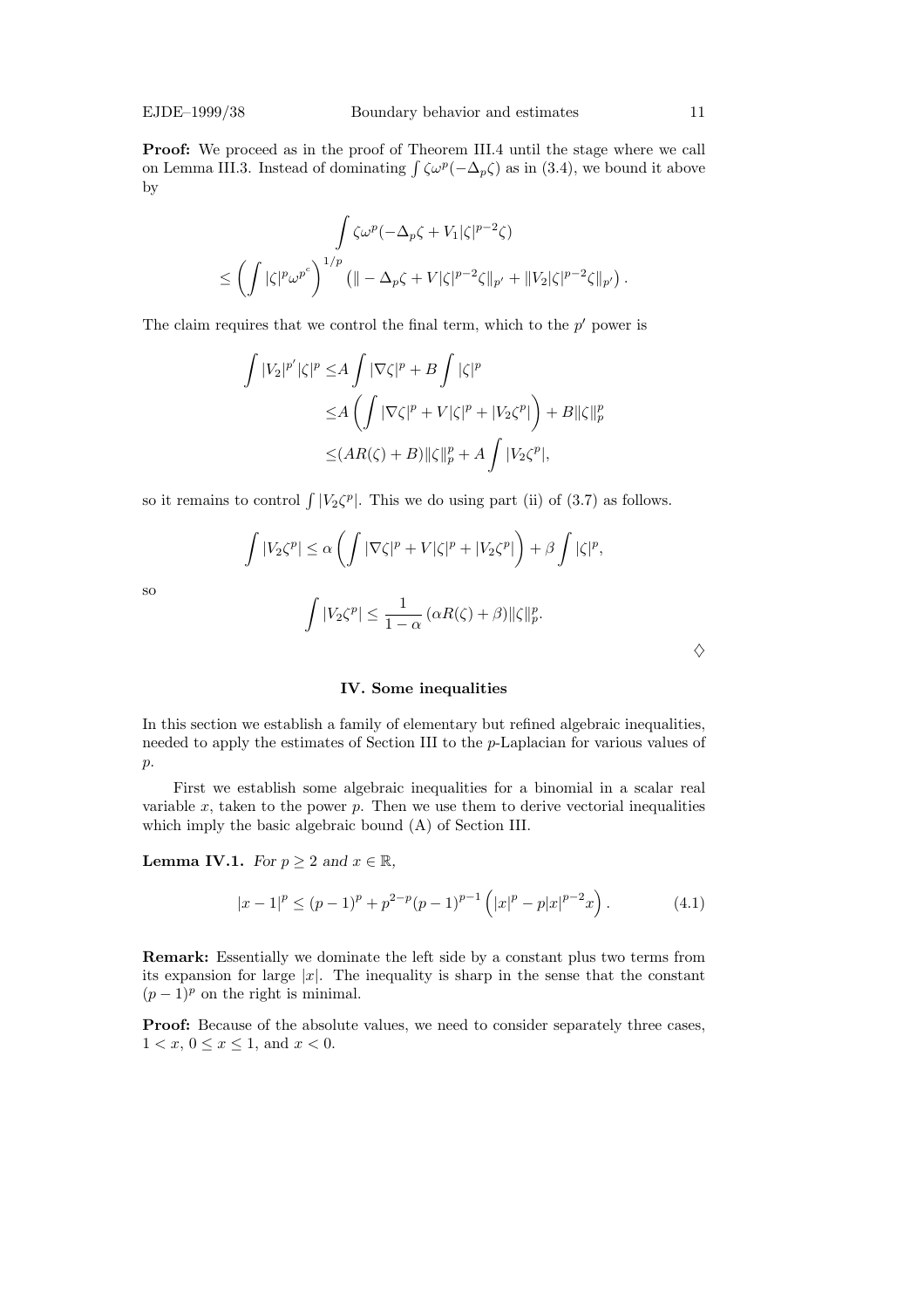Case 1. For  $0 < x < 1$ , we let

$$
f_2(x) = (1-x)^{-p}[(p-1)^p + p^{p-2}(p-1)^{p-1}(x^p - px^{p-1})],
$$

and calculate the derivative

$$
f_2'(x) = p^{3-p}(p-1)^p(1-x)^{-p-1}[p^{p-2} - x^{p-2}] > 0,
$$

so the minimal value of  $f_2$  on this interval is  $f_2(0) = (p-1)^p \geq 1$ . Case 2. For  $1 < x$ , we claim that

$$
f_1(x) = (x-1)^{-p}[(p-1)^p + p^{p-2}(p-1)^{p-1}(x^p - px^{p-1})]
$$

achieves its unique minimum for  $x = p$ . This is because a calculation reveals that

$$
f_1'(x) = p^{3-p}(p-1)^p(x-1)^{-p-1}[x^{p-2} - p^{p-2}],
$$

which is zero uniquely for  $x = p$  and otherwise has the same sign as  $x - p$ .

Case 3. For convenience, for the case when  $x < 0$ , we replace x by  $-x$ . Thus we need to show that for  $x > 0$ ,

$$
(1+x)^p \le (p-1)^p + p^{2-p}(p-1)^{p-1} (x^p + px^{p-1}), \qquad (4.2)
$$

or in other words that

$$
f_3(x) := \frac{(p-1)^p + p^{2-p}(p-1)^{p-1}(x^p + px^{p-1})}{(1+x)^p} \ge 1.
$$
 (4.3)

.

Again we differentiate, finding

$$
f_3'(x) = p^{3-p}(p-1)^p(1+x)^{-p-1}(x^{p-2} - p^{p-2}),
$$

which reveals that  $f_3'$  vanishes uniquely at p and elsewhere has the same sign as  $x - p$ . Hence  $f_3(x) \ge f_3(p) = (2p - 1) \left(\frac{p-1}{p+1}\right)^{p-1}$ .

It remains to show that  $f_3(p) \geq 1$ , or equivalently that  $f_4(y) \geq 1$  for  $y \geq 2$ where

$$
f_4(y) = (2y - 1) \left(\frac{y - 1}{y + 1}\right)^{y - 1}
$$

We note that  $f_4(2) = 1$ . We prove now that  $f'_4 > 0$ :

$$
f_4'(y) = f_4(y)B(y),
$$

where  $B(y) = \frac{2}{2y-1} + \frac{2}{y+1} + Ln\left(\frac{y-1}{y+1}\right)$ . Hence we wish to prove that  $B(y) > 0$ , which is true for  $y = 2$ . Now,

$$
B'(y) = 4\frac{N(y)}{D(y)},
$$

with  $D(y) = (2y-1)^2(y+1)^2(y-1) > 0$  and  $N(y) = -y^3 + 3y^2 - 3y + 2$ . Since  $N'(y) = -3(y-1)^2 < 0, N \le 0$  and thus  $B'(y) < 0$ , i.e., B is a decreasing function. As y tends to  $\infty$ ,  $B(y) \to 0$ . Hence  $B > 0$  and  $f'_4 > 0$  for  $y > 2$ . Therefore  $f_4(y) \ge 1$ for all  $y \geq 2$ .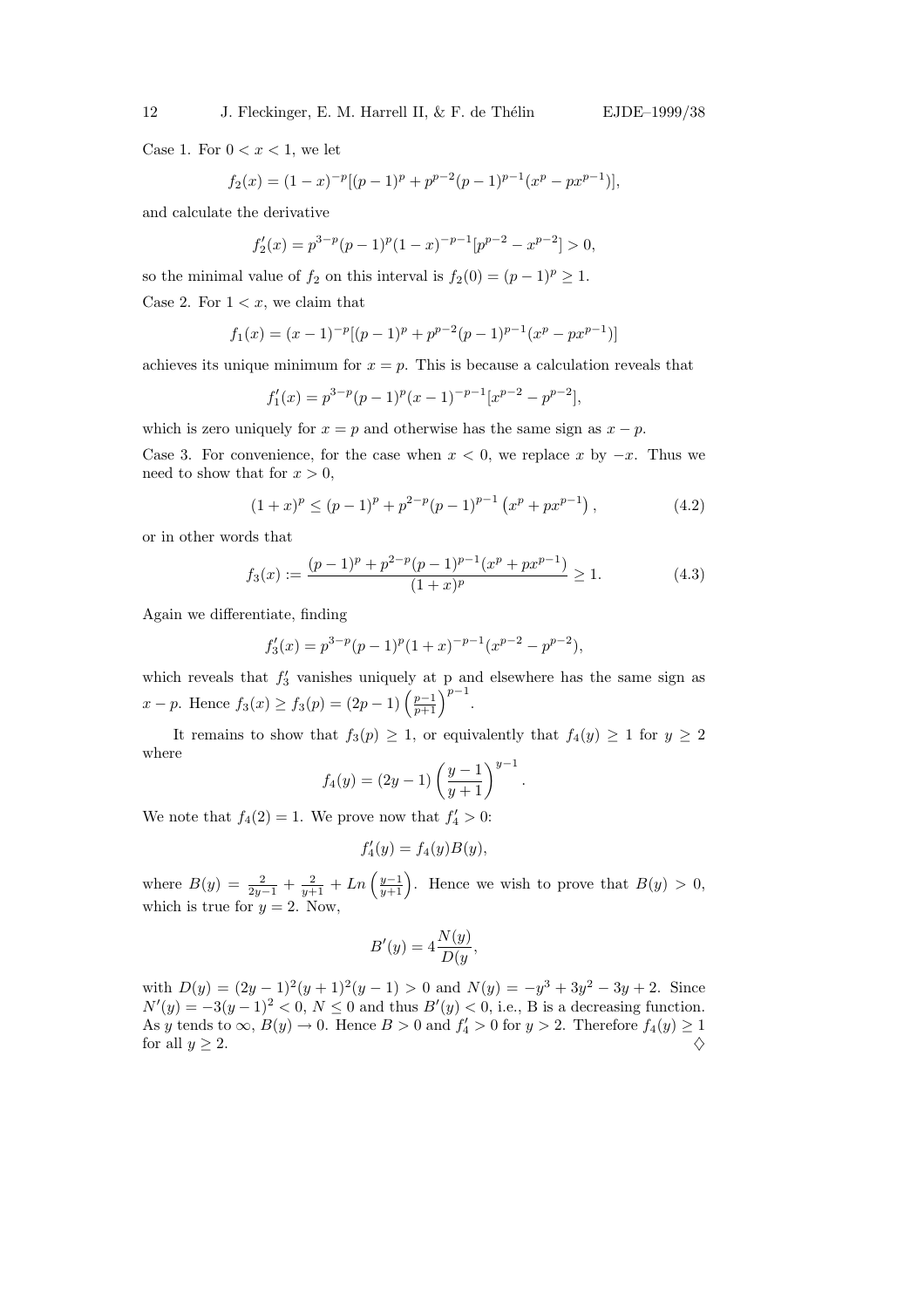**Lemma IV.2.** For  $p \leq 2$  and  $x \in \mathbb{R}$ ,

$$
|x - 1|^p \le m_p^p + (|x|^p - p|x|^{p-2}x), \qquad (4.5)
$$

where  $m_p^p$  is defined by

$$
m_p^p = \max_{0 \le x \le 1} ((p - x)x^{p-1} + (1 - x)^p). \tag{4.6}
$$

**Remarks:** In comparison with Lemma IV.1, for  $p \geq 2$ , the second constant on the right has been simplified to 1, while the first one has a different form. Both sharp inequalities trivialize to the same identity for  $(x - 1)^2$  when p becomes 2.

Observe that  $m_2^2 = \max(1) = 1$ , and that if  $h_p(x) := (p - x)x^{p-1} + (1 - x)^p$ , then  $m_p^p \ge \max(h(0), h(1)) = \max(1, p-1).$ 

**Proof:** We need to show  $|x-1|^p \leq m_p^p + (|x|^p - p|x|^{p-2}x)$  for  $x \in \mathbb{R}$ . As before, we consider three cases.

Case 1.  $0 \le x \le 1$ . The desired bound holds by the definition of  $m_p^p$ .

Case 2,  $x \geq 1$ . Let

$$
\phi = (x - 1)^p
$$
,  $\psi = m_p^p + x^p - px^{p-1}$ .

We see that  $\phi(1) = 0 < \psi(1)$  and define

$$
r := \frac{\psi'}{\phi'} = \frac{(x - (p-1))x^{p-2}}{(x-1)^{p-1}}.
$$

It is easy to see that  $\lim_{x \downarrow 1} r(x) = +\infty$  and  $\lim_{x \to \infty} r(x) = 1$ , and to calculate that  $r'(x) = (positive) \times (p-2) < 0$  on this interval. Thus  $r > 1$ , which implies the bound in this case.

Case 3.  $x < 0$ . As before, it is convenient to redefine  $x \leftrightarrow -x$  and compare the functions

$$
\phi = (1+x)^p
$$
 and  $\psi = m^p + x^p + px^{p-1}$ 

for  $x > 0$ . We define  $r = \psi'/\phi'$ , and calculate as for case 2 that  $r' =$  positive  $\times (p -$ 2) < 0. By examining the limits  $\lim_{x\downarrow 0} r(x) = +\infty$  and  $\lim_{x\to\infty} r(x) = 1$ , we conclude that  $r(x) > 1$  on this interval, implying the desired bound.  $\diamondsuit$ 

We now proceed to deduce vectorial inequalities from the scalar inequalities of Lemma IV.1 and Lemma IV.2.

**Lemma IV.3.** For  $p > q > 1$ , the following inequalities hold  $\forall \mathbf{Y} \in \mathbb{R}^N$ ,

$$
\|\mathbf{Y}\|_{p} \leq \|\mathbf{Y}\|_{q} \leq N^{(p-q)/pq} \|\mathbf{Y}\|_{p}.
$$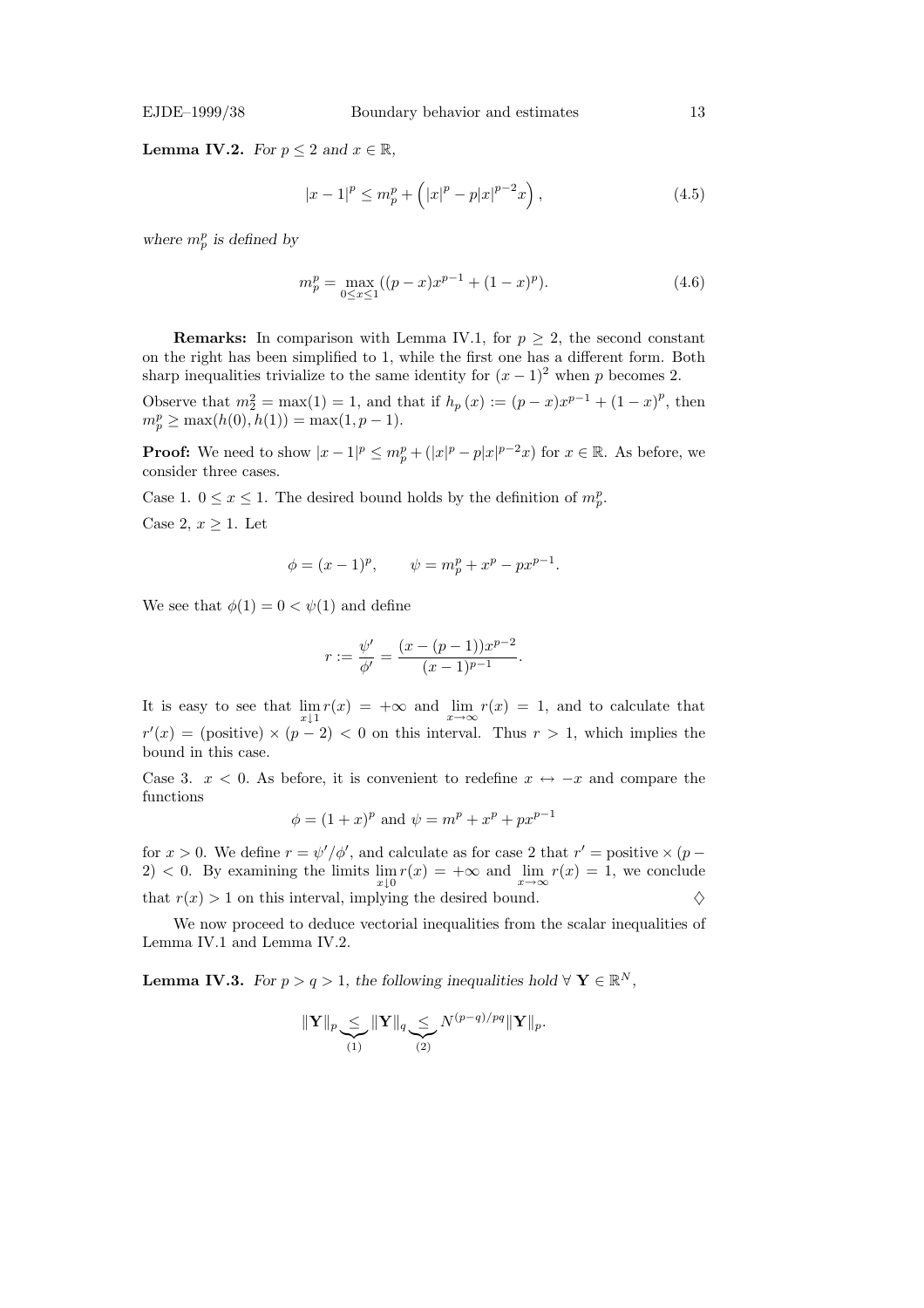where  $\|\mathbf{Y}\|_p = \left\{\sum_{i=1}^N a_i\right\}$  $\sum_{i=1}^{N} |y_i|^p \bigg\}^{1/p}.$ 

Proof: (1) By a homothety, it is sufficient to consider the case

$$
\sum_{i=1}^{N} |y_i|^q \ge 1 \quad \text{with} \quad |y_i| \le 1, \forall i = 1, ..., N
$$

$$
\sum_{i=1}^{N} |y_i|^p \le \sum_{i=1}^{N} |y_i|^q
$$

so that

$$
\left(\sum_{i=1}^{N} |y_i|^p\right)^q \le \left(\sum_{i=1}^{N} |y_i|^q\right)^q \le \left(\sum_{i=1}^{N} |y_i|^q\right)^p \Rightarrow \|\mathbf{Y}\|_p \le \|\mathbf{Y}\|_q
$$

(2) Letting  $x_i = |y_i|^q$ , by convexity we have

$$
\left(\frac{x_1 + \dots + x_N}{N}\right)^{p/q} \le \frac{1}{N} \left(x_1^{p/q} + \dots + x_N^{p/q}\right)
$$
  

$$
\frac{1}{N^{p/q}} \left(|y_1|^q + \dots + |y_N|^q\right)^{p/q} \le \frac{1}{N} (|y_1|^p + \dots + |y_N|^p)
$$
  

$$
\|\mathbf{Y}\|_q \le (N^{p/q-1})^{1/p} \|\mathbf{Y}\|_p = N^{(p-q)/pq} \|\mathbf{Y}\|_p.
$$

 $\Diamond$ 

**Remarks:** The constant 1 in (1) is optimal: take  $y_2 = \cdots = y_N = 0$ . The constant  $N^{(p-q)/pq}$  in (2) is likewise optimal: take  $y_1 = y_2 = \cdots = y_N = 1$ ; in that case, (2) becomes  $N^{1/q} \leq N^{(p-q)/pq} N^{1/p}$ .

**Lemma IV.4.** Suppose that for  $m \geq 1$  and  $k > 0$  it has been established that

$$
\forall y, z \in \mathbb{R} : |y - z|^p \le m^p |z|^p + k |y|^p - kp |y|^{p-2} yz.
$$
 (4.7)

Then the following inequalities hold for any **Y** and  $\mathbf{Z} \in \mathbb{R}^n$ :

(i) For 
$$
p \ge 2
$$
,  $\|\mathbf{Y} - \mathbf{Z}\|_2^p \le 2^{(p/2)-1} \left\{ m^p \|\mathbf{Z}\|_2^p + k \|\mathbf{Y}\|_2^p - kp \|\mathbf{Y}\|_2^{p-2} \mathbf{Y} \cdot \mathbf{Z} \right\}$   
\n(ii) For  $1 < p \le 2$ ,  $\|\mathbf{Y} - \mathbf{Z}\|_2^p \le 2^{1-(p/2)} m^p \|\mathbf{Z}\|_2^p + k \|\mathbf{Y}\|_2^p - kp \|\mathbf{Y}\|_2^{p-2} \mathbf{Y} \cdot \mathbf{Z}$ .

Proof: Since the formulae (i) and (ii) are not changed by rotation or if we replace  $X$  and  $Y$  by any homothetic vectors, it is sufficient to consider the case where

$$
\mathbf{Y} = (1, 0, \dots, 0)
$$
 and  $\mathbf{Z} = (z_1, z_2, 0, \dots, 0)$ .

(i) Observe that from Lemma IV.3 we have

$$
|z_1|^p + |z_2|^p \le \{ |z_1|^2 + |z_2|^2 \}^{p/2}.
$$
\n(4.8)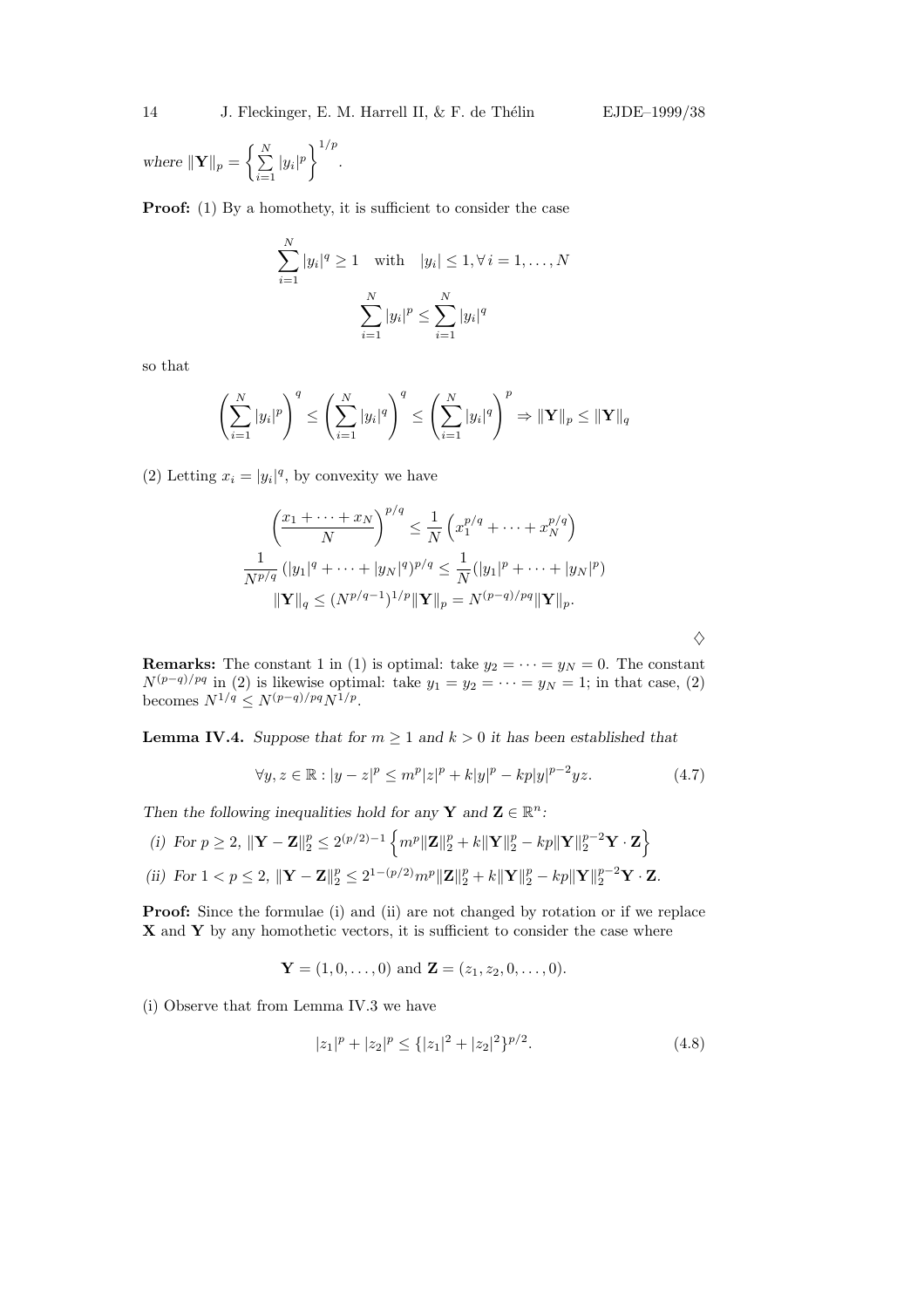We get

$$
\begin{split} \|\mathbf{Y} - \mathbf{Z}\|_{2}^{p} &= \left\{ (z_{1} - 1)^{2} + z_{2}^{2} \right\}^{p/2} = 2^{p/2} \left\{ \frac{(z_{1} - 1)^{2} + z_{2}^{2}}{2} \right\}^{p/2} \\ &\le 2^{(p/2)-1} \left\{ (z_{1} - 1)^{p} + z_{2}^{p} \right\} \qquad \text{by convexity} \\ &\le 2^{(p/2)-1} \left\{ m^{p} |z_{1}|^{p} + k - kpz_{1} + m^{p} |z_{2}|^{p} \right\} \qquad \text{from (4.7)} \\ &\le 2^{(p/2)-1} \left\{ m^{p} (|z_{1}|^{2} + |z_{2}|^{2})^{p/2} + k - kpz_{1} \right\} \qquad \text{from (4.8)} \\ &\le 2^{(p/2)-1} \left\{ m^{p} \|\mathbf{Z}\|_{2}^{p} + k \|\mathbf{Y}\|_{2}^{p} - kp \|\mathbf{Y}\|_{2}^{p-2} \mathbf{Y} \cdot \mathbf{Z} \right\}. \end{split}
$$

(ii) Since  $2 > p$ , from Lemma IV.3 we find

$$
\begin{aligned} \|\mathbf{Y} - \mathbf{Z}\|_{2}^{p} &= \left\{ (z_{1} - 1)^{2} + z_{2}^{2} \right\}^{p/2} \leq |z_{1} - 1|^{p} + |z_{2}|^{p} \\ &\leq m^{p} (|z_{1}|^{p} + |z_{2}|^{p}) + k - kpz_{1} \qquad \text{from (4.7)} \\ &\leq m^{p} 2^{1 - (p/2)} (z_{1}^{2} + z_{2}^{2})^{p/2} + k - kpz_{1}. \end{aligned}
$$

From the second relation of Lemma IV.3, we obtain here:

$$
(|z_1|^p + |z_2|^p)^{1/p} \le 2^{(1/p)-(1/2)}(z_1^2 + z_2^2)^{1/2},
$$

and hence

$$
\|\mathbf{Y}-\mathbf{Z}\|_{2}^{p} \leq m^{p} 2^{1-(p/2)} \|\mathbf{Z}\|_{2}^{p} + k \|\mathbf{Y}\|_{2}^{p} - kp \|\mathbf{Y}\|^{p-2} \mathbf{Y} \cdot \mathbf{Z}.
$$

 $\diamondsuit$ 

By combining the lemmas of this section, we obtain the estimates needed for Section III.

**Proposition IV.5.** For any **X** and  $\mathbf{Z} \in \mathbb{R}^n$ ,

(i) For 
$$
p \ge 2
$$
:  
\n
$$
\|\mathbf{X} + \mathbf{Z}\|_{2}^{p} \le 2^{(p/2)-1} \left\{ (p-1)^{p} \|\mathbf{X}\|_{2}^{p} + p^{2-p} (p-1)^{p-1} \left( \|\mathbf{Z}\|_{2}^{p} + p \|\mathbf{Z}\|_{2}^{p-2} \mathbf{Z} \cdot \mathbf{X} \right) \right\}.
$$

(ii) For  $1 < p \leq 2$ :

$$
\|\mathbf{X} + \mathbf{Z}\|_{2}^{p} \leq 2^{1-(p/2)} m_{p}^{p} \|\mathbf{X}\|_{2}^{p} + \|\mathbf{Z}\|_{2}^{p} + p \|\mathbf{Z}\|_{2}^{p-2} \mathbf{Z} \cdot \mathbf{X},
$$

where  $m_p^p$  is defined in (4.6).

## V. Perturbation of the boundary

In this section we use the results stated in Section III to estimate how the first eigenvalue of the  $p$ -Laplacian, or the  $p$ -Laplacian plus a potential, depends on the domain. Again we follow ideas of [E2] and [D2]. More precisely, we wish to compare the fundamental eigenvalues for  $\Omega$  and for the retracted domain  $\Omega_{\varepsilon} = {\mathbf{x} \in \Omega/d(\mathbf{x})} >$  $\varepsilon$ . We shall find it convenient to define  $\Gamma_{\varepsilon} = {\mathbf{x} \in \Omega/d(\mathbf{x}) < \varepsilon}$  and  $S_{\varepsilon} = \Omega_{\varepsilon} \cap \Gamma_{2\varepsilon}$ .

We denote by  $\lambda_1(\Omega)$  the first eigenvalue of the Dirichlet p-Laplacian on  $\Omega$ . By the variational principle, we have

$$
\lambda_1(\Omega) \leq \lambda_1(\Omega_{\varepsilon}).
$$

Our main result in this section is the following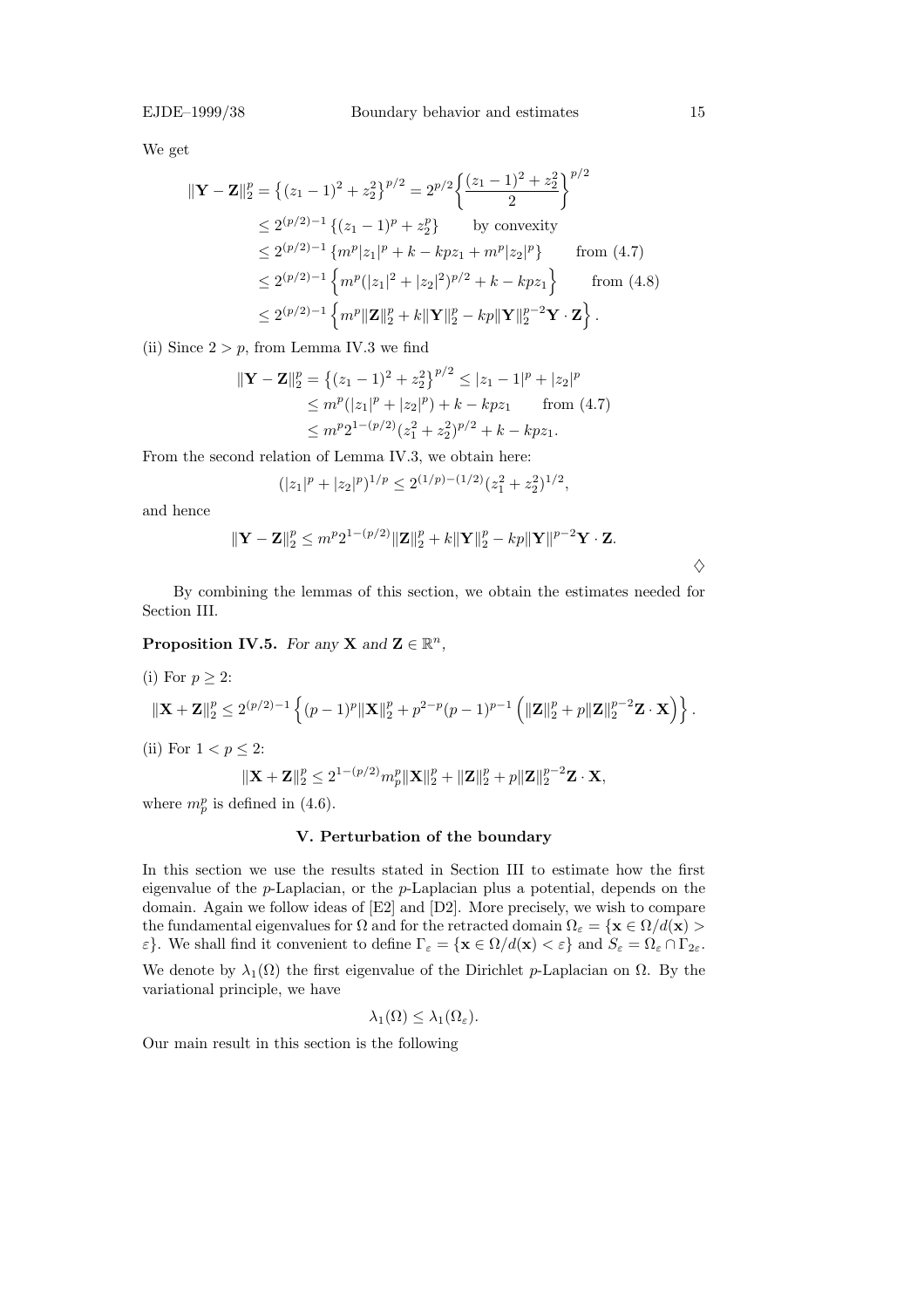**Theorem V.1.** There exists a positive constant k depending only on p, N, and  $\Omega$ , such that for  $\varepsilon$  sufficiently small,

$$
\lambda_1(\Omega_{\varepsilon}) \leq \lambda_1(\Omega) + k \varepsilon^{\frac{p}{\hat{m}c_p}}.
$$

**Proof:** We introduce  $\mu : \Omega \longrightarrow [0; +\infty)$  defined by

$$
\mu(\mathbf{x}) = \begin{cases} 0 & \text{if } \mathbf{x} \in \Gamma_{\varepsilon}, \\ \varepsilon^{-1}(d(\mathbf{x}) - \varepsilon) & \text{if } \mathbf{x} \in S_{\varepsilon}, \\ 1 & \text{if } \mathbf{x} \in \Omega_{2\varepsilon}. \end{cases}
$$

Let  $\phi_1$  be the first eigenfunction of the Dirichlet p-Laplacian on  $\Omega$  such that  $\|\phi_1\|_{L^p} =$ 1. We have

$$
\int_{\Omega} \left( |\nabla(\mu \phi_1)|^p - |\nabla \phi_1|^p \right) = \int_{\Gamma_{2\varepsilon}} \left( |\nabla(\mu \phi_1)|^p - |\nabla \phi_1|^p \right)
$$
\n
$$
\leq \int_{S_{\varepsilon}} \left( |\nabla(\mu \phi_1)|^p - |\nabla \phi_1|^p \right)
$$
\n
$$
\leq \int_{S_{\varepsilon}} \left[ \left( |\nabla \phi_1| + |\frac{\phi_1}{\varepsilon}| \right)^p - |\nabla \phi_1|^p \right]
$$
\n
$$
\leq p \int_{S_{\varepsilon}} |\frac{\phi_1}{\varepsilon}| \left( |\nabla \phi_1| + |\frac{\phi_1}{\varepsilon}| \right)^{p-1}
$$
\n
$$
\leq K \int_{S_{\varepsilon}} |\frac{\phi_1}{\varepsilon}|^p + K \left( \int_{S_{\varepsilon}} |\frac{\phi_1}{\varepsilon}|^p \right)^{\frac{1}{p}} \left( \int_{S_{\varepsilon}} |\nabla \phi_1|^p \right)^{\frac{1}{p'}}.
$$

From Theorem III.4, we deduce that

$$
\int_{\Omega} \left( |\nabla (\mu \phi_1)|^p - |\nabla \phi_1|^p \right) \leq K' \varepsilon^{\frac{p}{\hat{m}c_p}} + K'' \varepsilon^{\frac{p}{\hat{m}c_p} \left( \frac{1}{p} + \frac{1}{p'} \right)} \leq K \varepsilon^{\frac{p}{\hat{m}c_p}}.
$$

Hence

$$
\int_{\Omega} |\nabla (\mu \phi_1)|^p \leq \lambda_1(\Omega) + K \varepsilon^{\frac{p}{\hat{m}c_p}}.
$$

From the variational principle we conclude that

$$
\int_{\Omega} |\nabla(\mu \phi_1)|^p \geq \lambda_1(\Omega_{\varepsilon}) \int_{\Omega} |\mu \phi_1|^p.
$$

Now,

$$
\int_{\Omega} |\phi_1|^p = \int_{\Omega} |\mu \phi_1 + (1 - \mu)\phi_1|^p
$$
  
\n
$$
\leq \int_{\Omega} |\mu \phi_1|^p + \int_{\Omega} (1 - \mu)^p |\phi_1|^p
$$
  
\n
$$
\leq \int_{\Gamma_{2\varepsilon}} |\phi_1|^p + \int_{\Omega} |\mu \phi_1|^p
$$
  
\n
$$
\leq K \varepsilon^{\frac{p}{m c_p} + p} + \int_{\Omega} |\mu \phi_1|^p.
$$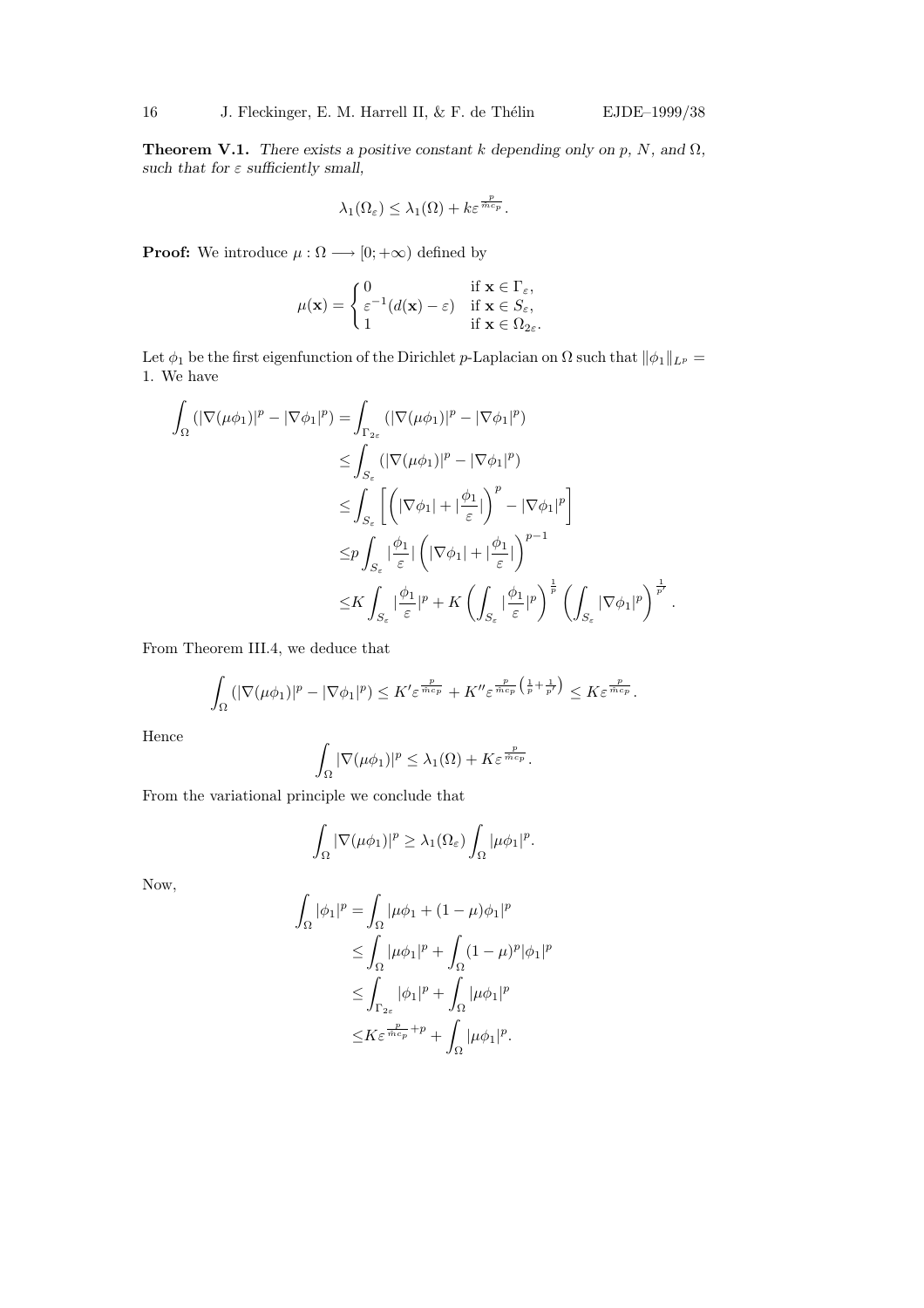Thus

$$
\int_{\Omega} |\nabla(\mu \phi_1)|^p \geq \lambda_1(\Omega_{\varepsilon}) \left[1 - K \varepsilon^{\frac{p}{\hat{m}c_p} + p}\right],
$$

and hence for  $\varepsilon$  sufficiently small

$$
\lambda_1(\Omega_{\varepsilon}) \leq \frac{\lambda_1(\Omega) + K \varepsilon^{\frac{p}{\hat{m}c_p}}}{1 - K \varepsilon^{p + \frac{p}{\hat{m}c_p}}}
$$
  
 
$$
\leq \lambda_1(\Omega) + K(1 + 2\lambda_1(\Omega)) \varepsilon^{\frac{p}{\hat{m}c_p}}
$$
  
 
$$
\leq \lambda_1(\Omega) + k \varepsilon^{\frac{p}{\hat{m}c_p}}.
$$

Estimates of this type apply, with the same power of  $\varepsilon$  under conditions as in Section III, to the p-Laplacian with a potential.

VI. 
$$
L^s(\Omega)
$$
 estimates for solutions of  $|u|^{p-2}u_t = \Delta_p u - V(\mathbf{x})|u|^{p-2}u$ 

In this section we turn our attention to the Cauchy problem for evolution equations of the form

$$
|u|^{p-2}u_t = \Delta_p u - V(\mathbf{x})|u|^{p-2}u.
$$
\n(6.1)

The reason for the factor  $|u|^{p-2}$  on the left side is that it guarantees that the equation is homogeneous (see the definition  $(1.3)$  of the *p*-Laplacian).

In this section, we assume that  $V(\mathbf{x}) = V_1(\mathbf{x}) + V_2(\mathbf{x})$ , where  $V_1(\mathbf{x}) \geq 0$  and  $|V_2|$  satisfies a bound of the form

$$
\int_{\Omega} |V_2| \left| \zeta \right|^p d^N x \le \alpha \int_{\Omega} |\nabla \zeta|^p d^N x + \beta \int_{\Omega} |\zeta|^p d^N x,\tag{6.2}
$$

with  $\alpha < \infty$ . We recall that in Section II we provided some criteria for this bound; for instance, by Corollary II.4, if  $N > p$ , then the negative part of  $V(\mathbf{x})$  may be bounded in magnitude by a sufficiently small constant, proportional to  $\alpha$ , times a sum of terms with local divergences of the form  $\frac{1}{|\mathbf{x}-\mathbf{x_0}|^p}$ .

Belyi and Semenov [B2] and Liskevich [L1] have shown that for certain linear differential operators the growth in time t of  $||u(t, x)||_{L^p(\Omega)}$  can be estimated when the negative part of  $V$  is relatively form bounded. In this section we show that similar estimates are valid for solutions of (6.1). We consider only classical solutions of (6.1) on regular domains, with vanishing Dirichlet boundary conditions, and content ourselves with two theorems, which sufficiently well illustrate the idea.

**Theorem VI.1.** Assume that u is a classical solution of equation  $(6.1)$ , u belongs to  $W_0^{1,p}$  $L_0^{1,p}(\Omega) \cap L^s(\Omega)$ ,  $s \geq p$ , and  $-\Delta_p u \in L^{\infty}(\Omega)$ . Assume moreover that the potential  $V(\mathbf{x})$  satisfies (6.2) with  $\alpha \leq (s+1-p)$  ( $\frac{p}{s}$ )  $\sum_{s=1}^{\infty}$ )<sup>p'</sup>. Let  $f_{s,u}(t) := ||u(t; \mathbf{x})||_{L^s(\Omega)}$ . Then

$$
f_{s,u}(t) \le f_{s,u}(0) \exp(\beta t).
$$

 $\Diamond$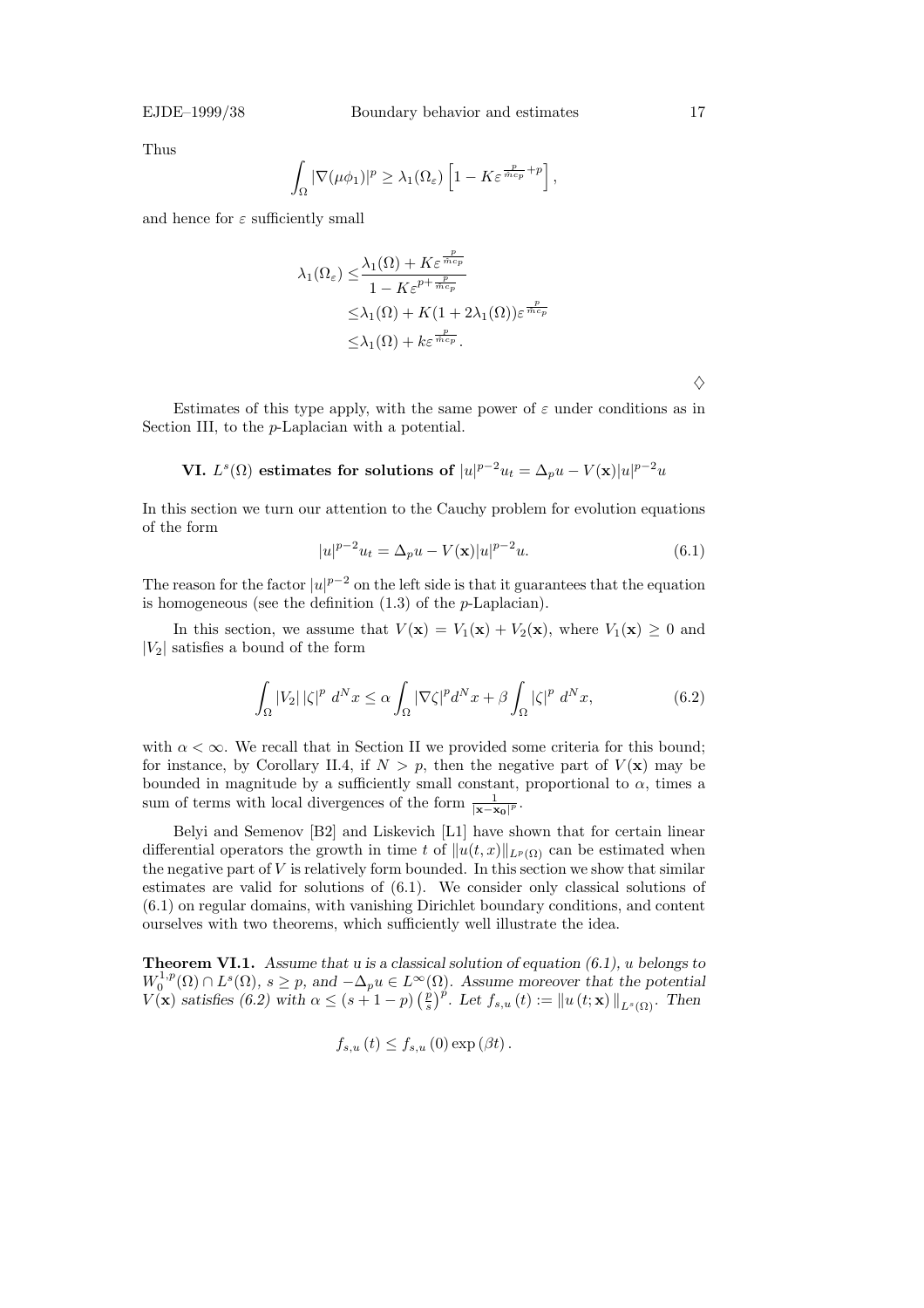**Proof:** We write  $r = s - p$  and multiply (6.1) by  $|u|^r u$  and integrate. We find

$$
\frac{1}{p+r} \frac{d}{dt} \int_{\Omega} |u|^{p+r} = \int \left\{ |u|^r u \nabla \cdot (|\nabla u|^{p-2} \nabla u) - V|u|^{p+r} \right\}
$$
  
\n
$$
\leq - \int \left\{ \nabla (|u|^r u) \cdot |\nabla u|^{p-2} \nabla u \right\} + \int |V_2||u|^{p+r}
$$
  
\n
$$
= -(r+1) \int \left\{ |u|^r |\nabla u|^p \right\} + \int |V_2||u|^{p+r}
$$
  
\n
$$
\leq -(r+1) \int |u|^r |\nabla u|^p + \alpha \int \left| \nabla \left( u^{(p+r)/p} \right) \right|^p + \beta \int |u|^{(p+r)}
$$
  
\n
$$
= \left( \alpha \left( \frac{p+r}{p} \right)^p - (r+1) \right) \int |u|^r |\nabla u|^p + \beta \int |u|^{(p+r)}
$$

The assumption on  $\alpha$  makes the first term in the final line  $\leq 0$ , so we drop it, obtaining

$$
\frac{d}{dt}||u||_s^s \le \beta s ||u||_s^s,
$$

which implies the claim.  $\Diamond$ 

Theorem VI.2. Assume that u is a positive solution of a differential equation for which the differential inequality

$$
|u|^{p-2}u_t \le \Delta_p u - V(\mathbf{x})|u|^{p-2}u. \tag{6.3}
$$

holds, that  $u \in W_0^{1,p}$  $L_0^{1,p}(\Omega) \cap L^s(\Omega)$ ,  $s \geq p$ , and  $-\Delta_p u \in L^\infty(\Omega)$ . Assume moreover that the potential  $V(\mathbf{x})$  satisfies (6.2) with  $\alpha \leq (s+1-p)$  ( $\frac{p}{s}$ )  $(\frac{p}{s})^p$ . Let

$$
f_{s,u}(t) := \|u(t; \mathbf{x})\|_{L^s(\Omega)}.
$$

Then

$$
f_{s,u}(t) \le f_{s,u}(0) \exp(\beta t).
$$

Proof: Exactly as for Theorem VI.1; positivity matters because the proof requires the inequality to be multiplied by a power of u.  $\diamondsuit$ 

Acknowledgments. The authors wish to thank W. D. Evans, D. J. Harris, V. Liskevich, and P. Takáč for their useful conversations and references.

### References

- [B1] J. Barta, Sur la vibration fondamentale d'une membrane, C.R. Acad. Sci. Paris 204(1937), 472-473.
- [B2] A.G. Belyi and Yu.A. Semenov, On the  $L^p$ -theory of Schrödinger semigroups, Sibirsk. Mat. J. 31(1990), 16-26; English translation in Siberian. Math. J. 31(1991), 540-549.
- [B3] T. Boggio, Sull'equazione del moto vibratorio delle membrane elastiche, Accad. Lincei, sci. fis., ser. 5a**16**(1907), 386-393.
- [D1] E.B. Davies, Heat kernels and spectral theory, Cambridge, University Press, 1989.